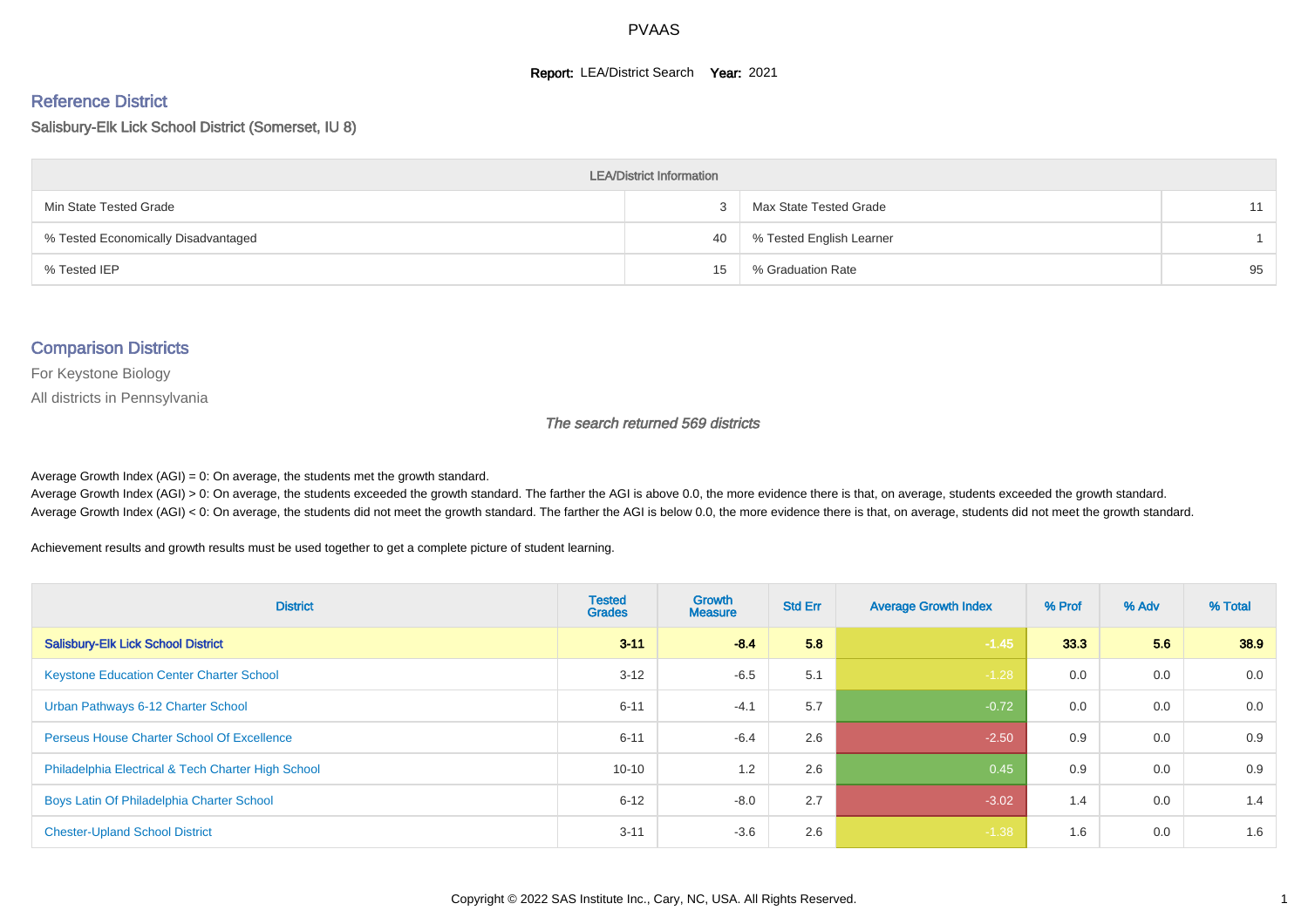| <b>District</b>                                                       | <b>Tested</b><br><b>Grades</b> | <b>Growth</b><br><b>Measure</b> | <b>Std Err</b> | <b>Average Growth Index</b> | % Prof | % Adv   | % Total |
|-----------------------------------------------------------------------|--------------------------------|---------------------------------|----------------|-----------------------------|--------|---------|---------|
| <b>Salisbury-Elk Lick School District</b>                             | $3 - 11$                       | $-8.4$                          | 5.8            | $-1.45$                     | 33.3   | 5.6     | 38.9    |
| <b>Aliquippa School District</b>                                      | $3 - 11$                       | $-20.0$                         | 3.6            | $-5.54$                     | 1.7    | 0.0     | 1.7     |
| <b>Innovative Arts Academy Charter School</b>                         | $6 - 11$                       | $-7.2$                          | 2.5            | $-2.83$                     | 2.0    | 0.0     | 2.0     |
| <b>Chester Charter Scholars Academy Charter School</b>                | $3 - 12$                       | $-6.2$                          | 3.3            | $-1.88$                     | 2.2    | $0.0\,$ | 2.2     |
| La Academia Partnership Charter School                                | $6 - 11$                       | $-15.5$                         | 5.7            | $-2.70$                     | 2.3    | 0.0     | 2.3     |
| People For People Charter School                                      | $3 - 12$                       | 6.4                             | 5.6            | $1.15$                      | 2.4    | 0.0     | 2.4     |
| <b>Sto-Rox School District</b>                                        | $3 - 10$                       | $-7.0$                          | 3.5            | $-1.99$                     | 3.2    | 0.0     | 3.2     |
| <b>Mastery Charter School - Gratz Campus</b>                          | $7 - 10$                       | $-9.5$                          | 4.6            | $-2.09$                     | 0.0    | 3.4     | 3.4     |
| <b>Universal Audenried Charter School</b>                             | $9 - 11$                       | $-3.8$                          | 2.5            | $-1.53$                     | 3.0    | 0.5     | 3.5     |
| <b>Tech Freire Charter School</b>                                     | $9 - 11$                       | 0.7                             | 2.5            | 0.27                        | 3.6    | 0.0     | 3.6     |
| <b>York City School District</b>                                      | $3 - 12$                       | $-17.7$                         | 1.8            | $-10.05$                    | 3.2    | 0.7     | 3.9     |
| <b>Clairton City School District</b>                                  | $3 - 11$                       | $-1.6$                          | 5.0            | $-0.32$                     | 3.8    | 0.5     | 4.4     |
| Aspira Bilingual Cyber Charter School                                 | $3 - 11$                       | 5.1                             | 5.8            | 0.87                        | 4.8    | $0.0\,$ | 4.8     |
| <b>Claysburg-Kimmel School District</b>                               | $3 - 11$                       | $-1.2$                          | 5.2            | $-0.22$                     | 5.0    | 0.0     | $5.0$   |
| <b>West Side CTC</b>                                                  | $9 - 10$                       | $-32.0$                         | 3.9            | $-8.16$                     | 5.9    | 0.0     | 5.9     |
| <b>Allentown City School District</b>                                 | $3 - 12$                       | $-16.9$                         | 1.4            | $-12.37$                    | 5.9    | 0.4     | 6.3     |
| Morrisville Borough School District                                   | $3 - 11$                       | $-13.1$                         | 3.7            | $-3.52$                     | 4.9    | 1.6     | 6.6     |
| <b>Belmont Charter School</b>                                         | $3 - 10$                       | 2.2                             | 3.4            | 0.64                        | 5.3    | 1.8     | $7.0$   |
| <b>Lawrence County CTC</b>                                            | $10 - 11$                      | $-9.8$                          | 3.7            | $-2.68$                     | 7.3    | 0.0     | $7.3$   |
| <b>Propel Charter School-Homestead</b>                                | $3 - 11$                       | $-5.0$                          | 3.9            | $-1.27$                     | 7.3    | 0.0     | $7.3$   |
| <b>Turkeyfoot Valley Area School District</b>                         | $3 - 12$                       | $-15.4$                         | 5.8            | $-2.66$                     | 3.8    | 3.8     | 7.6     |
| Preparatory Charter School Of Mathematics, Science, Tech, And Careers | $9 - 10$                       | $-5.1$                          | 2.5            | $-2.03$                     | 6.3    | 1.4     | 7.7     |
| <b>Propel Charter School-Montour</b>                                  | $3 - 10$                       | $-3.4$                          | 3.6            | $-0.93$                     | 7.7    | 0.0     | 7.7     |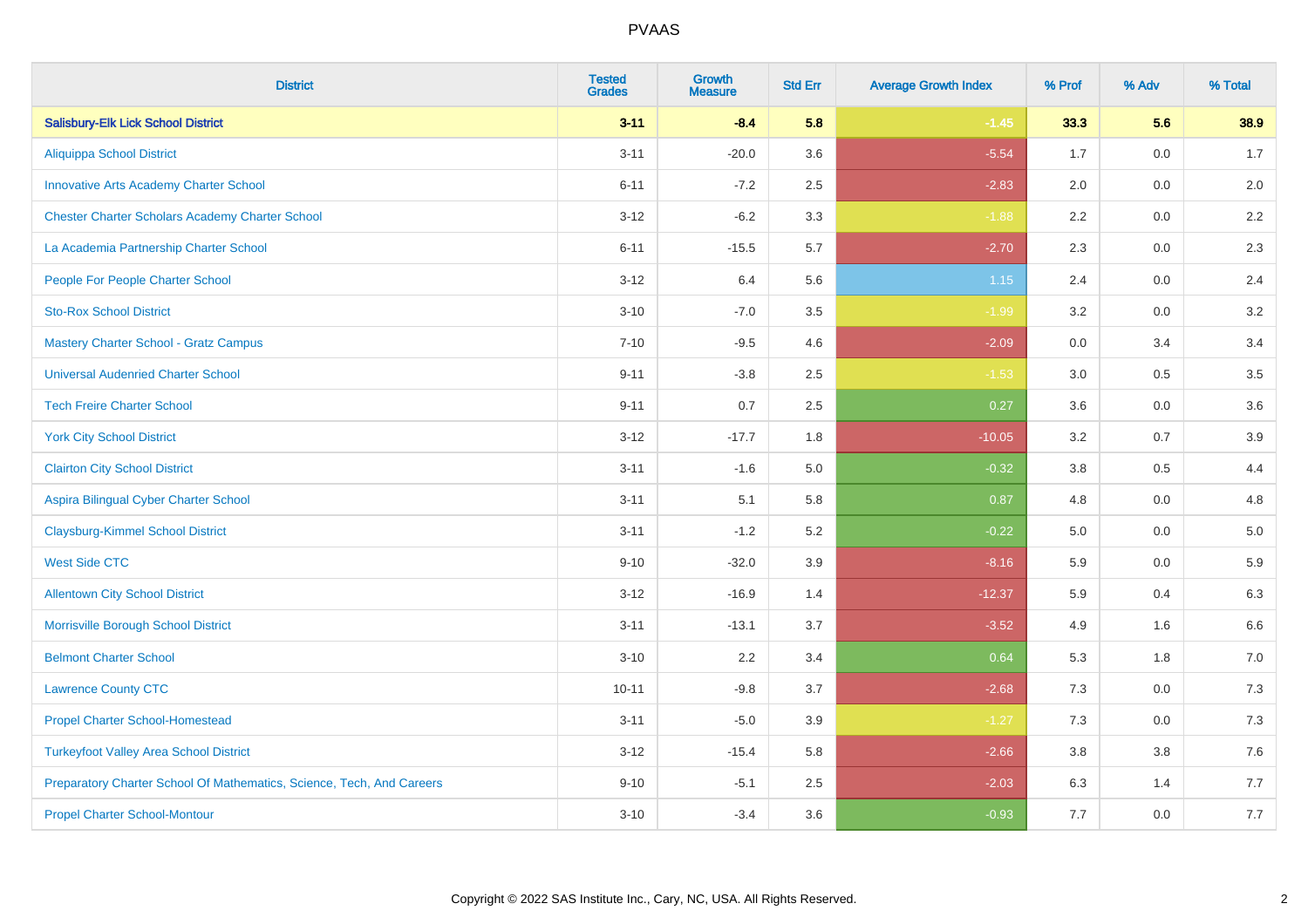| <b>District</b>                                   | <b>Tested</b><br><b>Grades</b> | <b>Growth</b><br><b>Measure</b> | <b>Std Err</b> | <b>Average Growth Index</b> | % Prof | % Adv   | % Total |
|---------------------------------------------------|--------------------------------|---------------------------------|----------------|-----------------------------|--------|---------|---------|
| <b>Salisbury-Elk Lick School District</b>         | $3 - 11$                       | $-8.4$                          | 5.8            | $-1.45$                     | 33.3   | 5.6     | 38.9    |
| <b>Harrisburg City School District</b>            | $3 - 11$                       | $-0.2$                          | 2.0            | $-0.11$                     | 6.0    | 2.0     | 8.0     |
| Propel Charter School - Braddock Hills            | $3 - 11$                       | $-2.1$                          | 3.3            | $-0.63$                     | 4.8    | 3.2     | 8.1     |
| Lincoln Leadership Academy Charter School         | $3 - 12$                       | $-7.4$                          | 3.7            | $-1.99$                     | 6.4    | 2.1     | 8.5     |
| Dr Robert Ketterer Charter School Inc             | $6 - 12$                       | 7.1                             | 4.3            | 1.66                        | 7.3    | 1.7     | 9.0     |
| <b>Shade-Central City School District</b>         | $3 - 11$                       | $-14.6$                         | 4.0            | $-3.68$                     | 9.6    | 0.0     | 9.6     |
| <b>Executive Education Academy Charter School</b> | $3 - 10$                       | $-14.6$                         | 3.0            | $-4.81$                     | 8.5    | 1.2     | 9.8     |
| <b>Tacony Academy Charter School</b>              | $3 - 11$                       | $-12.9$                         | 3.3            | $-3.90$                     | 8.6    | 1.4     | 10.0    |
| <b>KIPP Dubois Charter School</b>                 | $9 - 10$                       | $-3.0$                          | 3.1            | $-0.95$                     | 10.0   | 0.0     | 10.0    |
| <b>Sugar Valley Rural Charter School</b>          | $3 - 11$                       | $-3.6$                          | 3.7            | $-0.98$                     | 10.3   | 0.0     | 10.3    |
| <b>Woodland Hills School District</b>             | $3 - 12$                       | $-4.2$                          | 2.5            | $-1.66$                     | 10.1   | 1.4     | 11.5    |
| <b>Greater Johnstown School District</b>          | $3 - 11$                       | $-3.5$                          | 2.4            | $-1.45$                     | 10.3   | 1.3     | 11.5    |
| Esperanza Cyber Charter School                    | $3 - 11$                       | 7.1                             | 6.1            | 1.15                        | 8.8    | 2.9     | 11.8    |
| New Kensington-Arnold School District             | $3 - 11$                       | $-5.8$                          | 3.2            | $-1.80$                     | 10.8   | 1.2     | 12.0    |
| <b>Big Beaver Falls Area School District</b>      | $3 - 11$                       | $-17.9$                         | 2.8            | $-6.27$                     | 9.4    | 2.8     | 12.2    |
| <b>Multicultural Academy Charter School</b>       | $9 - 11$                       | 6.0                             | 3.4            | 1.77                        | 12.3   | 0.0     | 12.3    |
| <b>Norristown Area School District</b>            | $3 - 12$                       | $-25.4$                         | 1.7            | $-15.35$                    | 10.6   | 1.8     | 12.4    |
| Community Academy Of Philadelphia Charter School  | $3 - 11$                       | 0.1                             | 2.6            | 0.06                        | 9.7    | 2.6     | 12.4    |
| <b>Mastery Charter School - Thomas Campus</b>     | $3 - 10$                       | 7.9                             | 5.7            | 1.39                        | 12.5   | 0.0     | 12.5    |
| <b>Lancaster School District</b>                  | $3 - 12$                       | $-10.0$                         | 1.4            | $-7.22$                     | 9.0    | 3.9     | 12.8    |
| Mastery Charter School - Shoemaker Campus         | $7 - 10$                       | $-2.3$                          | 2.8            | $-0.81$                     | 10.1   | 3.7     | 13.8    |
| <b>Steelton-Highspire School District</b>         | $3 - 11$                       | $-5.3$                          | 3.2            | $-1.65$                     | 13.9   | $0.0\,$ | 13.9    |
| <b>Tussey Mountain School District</b>            | $3 - 12$                       | $-13.0$                         | 3.3            | $-3.93$                     | 11.1   | 3.2     | 14.3    |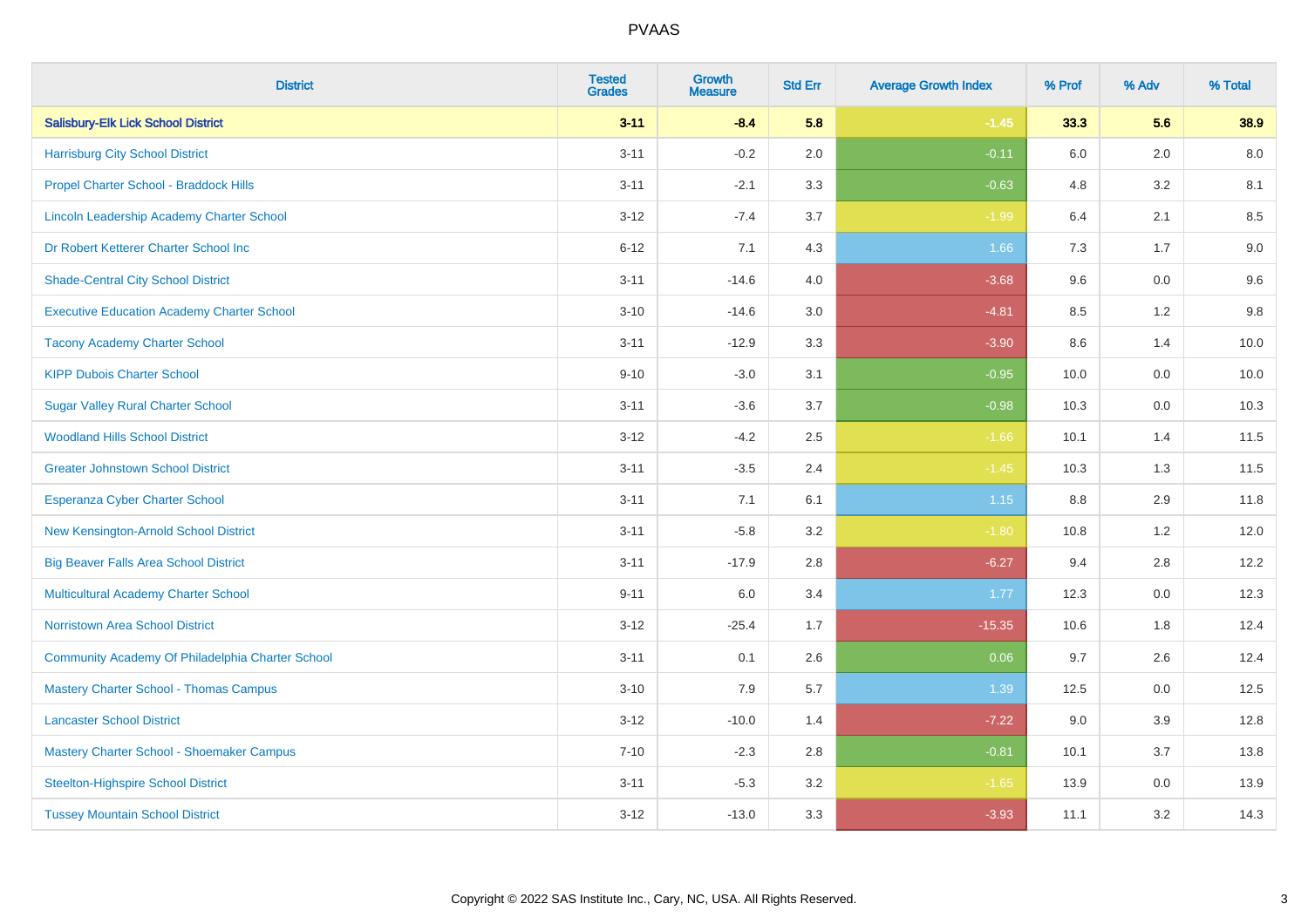| <b>District</b>                           | <b>Tested</b><br><b>Grades</b> | <b>Growth</b><br><b>Measure</b> | <b>Std Err</b> | <b>Average Growth Index</b> | % Prof | % Adv   | % Total |
|-------------------------------------------|--------------------------------|---------------------------------|----------------|-----------------------------|--------|---------|---------|
| <b>Salisbury-Elk Lick School District</b> | $3 - 11$                       | $-8.4$                          | 5.8            | $-1.45$                     | 33.3   | 5.6     | 38.9    |
| <b>Shenandoah Valley School District</b>  | $3 - 11$                       | $-4.5$                          | 3.5            | $-1.29$                     | 14.3   | $0.0\,$ | 14.3    |
| <b>Cornell School District</b>            | $3 - 11$                       | $-5.5$                          | 4.6            | $-1.20$                     | 11.3   | 3.2     | 14.5    |
| <b>Washington School District</b>         | $3 - 11$                       | $-15.9$                         | 2.9            | $-5.44$                     | 12.9   | 1.7     | 14.7    |
| <b>Hanover Area School District</b>       | $3 - 11$                       | $-14.7$                         | 4.7            | $-3.13$                     | 12.1   | 3.0     | 15.2    |
| Imhotep Institute Charter High School     | $9 - 11$                       | $-17.6$                         | 5.8            | $-3.03$                     | 15.4   | 0.0     | 15.4    |
| <b>Blacklick Valley School District</b>   | $3 - 11$                       | $-0.9$                          | 3.9            | $-0.23$                     | 7.7    | 7.7     | 15.4    |
| <b>Coatesville Area School District</b>   | $3 - 11$                       | $-9.5$                          | 1.6            | $-5.81$                     | 12.8   | 3.3     | 16.2    |
| <b>Rochester Area School District</b>     | $3 - 11$                       | $-5.7$                          | 3.9            | $-1.45$                     | 14.9   | 2.1     | 17.0    |
| <b>Muhlenberg School District</b>         | $3 - 10$                       | $-17.8$                         | 1.9            | $-9.34$                     | 12.4   | 4.6     | 17.0    |
| <b>City CHS</b>                           | $10 - 11$                      | $-5.6$                          | 2.4            | $-2.34$                     | 15.9   | 1.5     | 17.4    |
| Esperanza Academy Charter School          | $4 - 11$                       | 2.1                             | 2.1            | 1.01                        | 14.2   | 3.6     | 17.8    |
| <b>Wilkes-Barre Area School District</b>  | $3 - 11$                       | $-12.4$                         | 2.4            | $-5.18$                     | 14.2   | 3.7     | 17.9    |
| <b>Sharon City School District</b>        | $3 - 11$                       | $-6.5$                          | 2.3            | $-2.79$                     | 13.1   | 5.0     | 18.1    |
| <b>Bristol Township School District</b>   | $3 - 11$                       | $-7.4$                          | 1.4            | $-5.32$                     | 13.8   | 4.6     | 18.4    |
| <b>Mcguffey School District</b>           | $3 - 11$                       | $-12.1$                         | 3.0            | $-4.06$                     | 12.8   | 5.9     | 18.6    |
| <b>Burgettstown Area School District</b>  | $3 - 11$                       | $-11.2$                         | 3.2            | $-3.46$                     | 16.0   | 2.7     | 18.7    |
| <b>Columbia Borough School District</b>   | $3 - 12$                       | $-1.1$                          | 3.6            | $-0.31$                     | 17.2   | 1.7     | 19.0    |
| <b>Achievement House Charter School</b>   | $7 - 11$                       | $-8.2$                          | 3.6            | $-2.28$                     | 16.7   | 2.8     | 19.4    |
| <b>New Castle Area School District</b>    | $3 - 12$                       | $-13.6$                         | 2.3            | $-5.99$                     | 17.6   | 2.0     | 19.5    |
| <b>Frazier School District</b>            | $3 - 11$                       | $-18.9$                         | 3.4            | $-5.49$                     | 18.3   | 1.4     | 19.7    |
| <b>West Mifflin Area School District</b>  | $3 - 12$                       | $-11.9$                         | 2.5            | $-4.77$                     | 15.9   | 4.0     | 19.9    |
| <b>Erie City School District</b>          | $3 - 12$                       | $-4.5$                          | 1.4            | $-3.09$                     | 13.4   | 6.7     | 20.1    |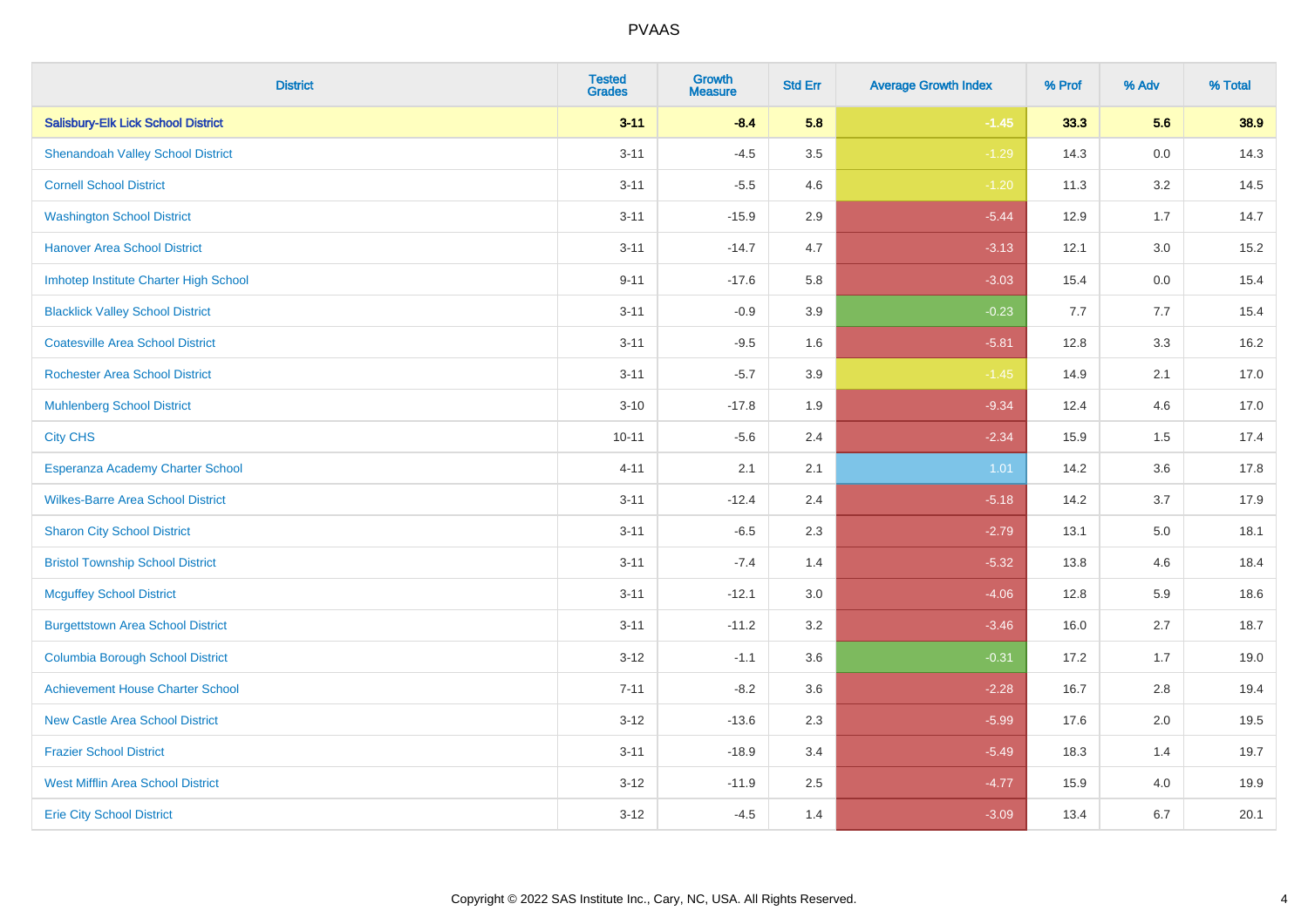| <b>District</b>                                         | <b>Tested</b><br><b>Grades</b> | <b>Growth</b><br><b>Measure</b> | <b>Std Err</b> | <b>Average Growth Index</b> | % Prof | % Adv   | % Total |
|---------------------------------------------------------|--------------------------------|---------------------------------|----------------|-----------------------------|--------|---------|---------|
| <b>Salisbury-Elk Lick School District</b>               | $3 - 11$                       | $-8.4$                          | 5.8            | $-1.45$                     | 33.3   | 5.6     | 38.9    |
| <b>Dunmore School District</b>                          | $3 - 11$                       | $-12.2$                         | 2.7            | $-4.51$                     | 15.0   | 5.3     | 20.4    |
| Jefferson County-Dubois AVTS                            | $9 - 11$                       | $-11.7$                         | 3.1            | $-3.72$                     | 17.6   | 2.8     | 20.4    |
| <b>Mastery Charter School - Pickett Campus</b>          | $6 - 10$                       | 2.7                             | 4.2            | 0.65                        | 20.6   | $0.0\,$ | 20.6    |
| <b>MaST Community Charter School II</b>                 | $3 - 10$                       | 1.4                             | 3.0            | 0.45                        | 16.1   | 4.6     | 20.7    |
| <b>Farrell Area School District</b>                     | $3 - 11$                       | $-1.9$                          | 4.2            | $-0.44$                     | 9.3    | 11.6    | 20.9    |
| <b>William Penn School District</b>                     | $3 - 12$                       | 7.0                             | 1.9            | 3.61                        | 14.0   | 7.2     | 21.3    |
| Hope For Hyndman Charter School                         | $3 - 11$                       | 5.1                             | 5.8            | 0.88                        | 14.3   | 7.1     | 21.4    |
| <b>Lebanon School District</b>                          | $3 - 11$                       | $-1.2$                          | 1.9            | $-0.63$                     | 15.2   | 6.4     | 21.6    |
| <b>Carbon Career &amp; Technical Institute</b>          | $9 - 11$                       | $-9.3$                          | 3.2            | $-2.92$                     | 19.6   | $2.2\,$ | 21.7    |
| <b>Williams Valley School District</b>                  | $3 - 11$                       | 2.6                             | 3.7            | 0.69                        | 17.0   | 5.1     | 22.0    |
| <b>Southeast Delco School District</b>                  | $3 - 10$                       | 3.9                             | 3.5            | 1.12                        | 18.6   | 3.4     | 22.0    |
| <b>Williamsburg Community School District</b>           | $3 - 11$                       | $-16.9$                         | 4.1            | $-4.14$                     | 22.4   | 0.0     | 22.4    |
| <b>Antietam School District</b>                         | $3 - 10$                       | $-9.5$                          | 3.7            | $-2.57$                     | 20.9   | 1.5     | 22.4    |
| <b>Pittsburgh School District</b>                       | $3 - 11$                       | $-13.0$                         | 1.1            | $-12.25$                    | 16.1   | 6.5     | 22.6    |
| <b>Mount Carmel Area School District</b>                | $3 - 11$                       | $-7.9$                          | 2.3            | $-3.38$                     | 18.2   | 4.4     | 22.6    |
| <b>Columbia-Montour AVTS</b>                            | $9 - 10$                       | $-7.1$                          | 2.8            | $-2.52$                     | 19.5   | 3.2     | 22.7    |
| <b>Reading School District</b>                          | $3 - 11$                       | 4.3                             | 1.2            | 3.71                        | 16.8   | $6.0\,$ | 22.8    |
| Philadelphia City School District                       | $3 - 12$                       | $-7.8$                          | 0.6            | $-13.43$                    | 16.4   | 6.5     | 22.9    |
| <b>Fannett-Metal School District</b>                    | $3 - 11$                       | $-22.3$                         | 4.8            | $-4.65$                     | 16.4   | 6.6     | 23.0    |
| <b>Redbank Valley School District</b>                   | $3 - 11$                       | $-7.5$                          | 3.1            | $-2.41$                     | 12.4   | 10.6    | 23.1    |
| Center For Student Learning Charter School At Pennsbury | $6 - 12$                       | $-3.3$                          | 6.0            | $-0.55$                     | 23.1   | 0.0     | 23.1    |
| <b>Greater Nanticoke Area School District</b>           | $3 - 12$                       | $-6.8$                          | 2.6            | $-2.58$                     | 15.2   | 8.9     | 24.1    |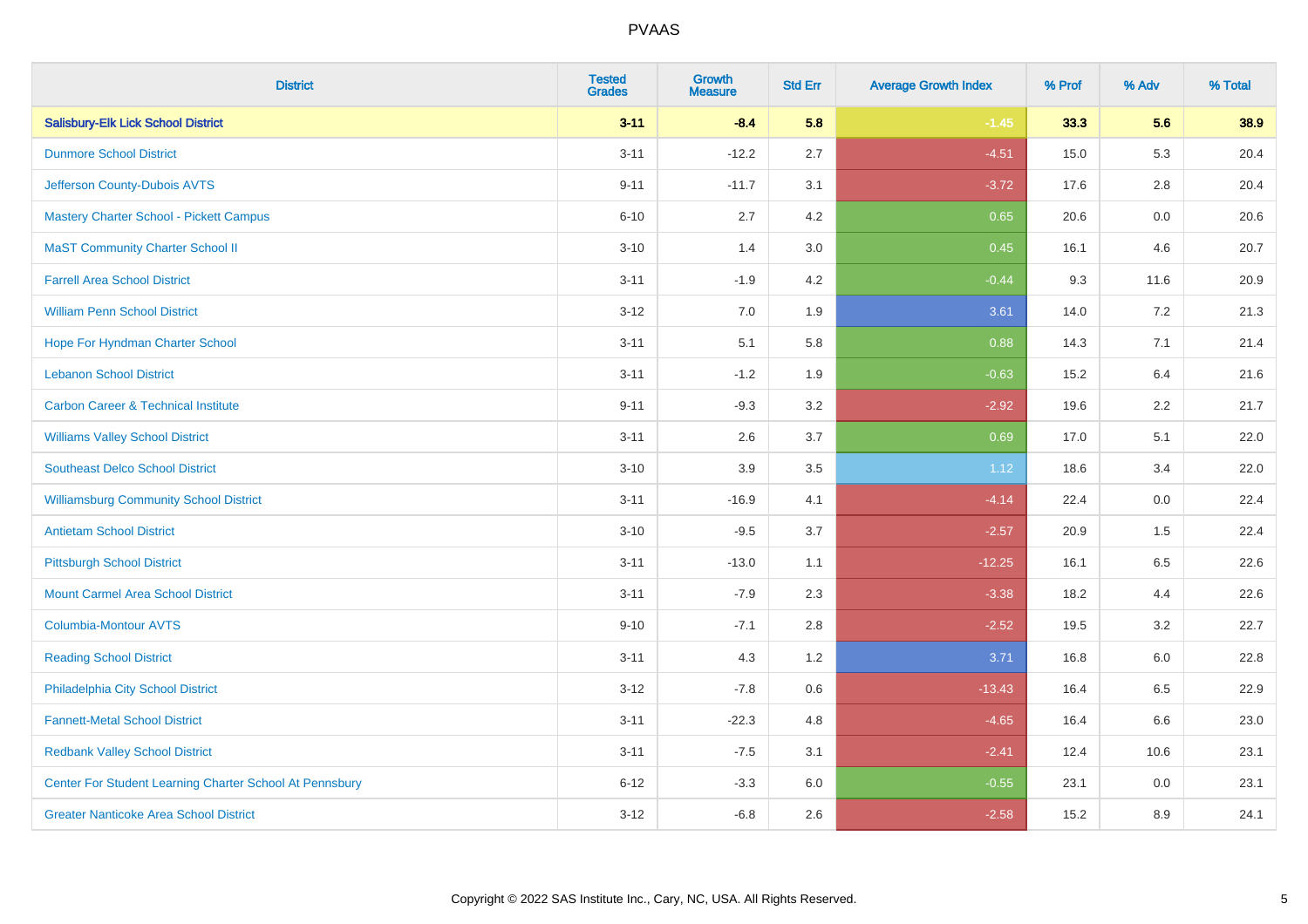| <b>District</b>                                   | <b>Tested</b><br><b>Grades</b> | <b>Growth</b><br><b>Measure</b> | <b>Std Err</b> | <b>Average Growth Index</b> | % Prof | % Adv   | % Total |
|---------------------------------------------------|--------------------------------|---------------------------------|----------------|-----------------------------|--------|---------|---------|
| <b>Salisbury-Elk Lick School District</b>         | $3 - 11$                       | $-8.4$                          | 5.8            | $-1.45$                     | 33.3   | 5.6     | 38.9    |
| <b>Tidioute Community Charter School</b>          | $3 - 11$                       | $0.8\,$                         | 4.4            | 0.19                        | 18.1   | $6.9\,$ | 25.0    |
| <b>Maritime Academy Charter School</b>            | $3 - 10$                       | 13.2                            | 3.1            | 4.29                        | 24.0   | 1.3     | 25.3    |
| <b>Mckeesport Area School District</b>            | $3 - 12$                       | 4.6                             | 2.2            | 2.14                        | 21.1   | 4.4     | 25.5    |
| Philadelphia Academy Charter School               | $3 - 11$                       | $-14.7$                         | 2.7            | $-5.42$                     | 21.6   | 3.9     | 25.5    |
| <b>York Academy Regional Charter School</b>       | $3 - 11$                       | $-2.3$                          | 4.4            | $-0.52$                     | 23.5   | 2.0     | 25.5    |
| Jim Thorpe Area School District                   | $3 - 11$                       | $-10.9$                         | 2.4            | $-4.48$                     | 19.5   | 6.0     | 25.5    |
| Northern Lebanon School District                  | $3 - 11$                       | $-0.7$                          | 2.3            | $-0.29$                     | 18.8   | 6.8     | 25.6    |
| <b>Mount Union Area School District</b>           | $3 - 10$                       | $-2.5$                          | 2.8            | $-0.89$                     | 19.8   | 5.8     | 25.6    |
| <b>Penn Hills School District</b>                 | $3 - 11$                       | 0.0                             | 2.4            | 0.02                        | 18.4   | 7.1     | 25.6    |
| <b>Pottstown School District</b>                  | $3 - 12$                       | 2.0                             | 2.2            | 0.88                        | 19.4   | 6.2     | 25.6    |
| <b>Mastery Charter School - Hardy Williams</b>    | $3 - 11$                       | 6.6                             | 3.0            | 2.21                        | 24.7   | 1.2     | 25.9    |
| Pennsylvania Distance Learning Charter School     | $3 - 12$                       | $6.8\,$                         | 3.4            | 1.99                        | 19.8   | $6.2\,$ | 25.9    |
| Meyersdale Area School District                   | $3 - 11$                       | $-16.1$                         | 3.3            | $-4.94$                     | 20.3   | 5.8     | 26.1    |
| South Allegheny School District                   | $3 - 11$                       | $-0.9$                          | 3.1            | $-0.30$                     | 23.8   | 2.5     | 26.2    |
| <b>Mastery Charter High School-Lenfest Campus</b> | $7 - 11$                       | $-1.8$                          | 5.8            | $-0.30$                     | 26.3   | $0.0\,$ | 26.3    |
| <b>New Foundations Charter School</b>             | $3 - 11$                       | 0.6                             | 2.2            | 0.29                        | 22.4   | 4.0     | 26.4    |
| <b>York Co School Of Technology</b>               | $9 - 12$                       | $-10.9$                         | 1.6            | $-6.79$                     | 22.6   | 4.0     | 26.6    |
| <b>Central Cambria School District</b>            | $3 - 11$                       | $-12.7$                         | 2.3            | $-5.61$                     | 19.4   | 7.4     | 26.9    |
| <b>Roberto Clemente Charter School</b>            | $3 - 12$                       | $-3.3$                          | 4.1            | $-0.79$                     | 22.7   | 4.6     | 27.3    |
| <b>Carmichaels Area School District</b>           | $3 - 10$                       | $-7.0$                          | 3.1            | $-2.30$                     | 17.8   | 9.6     | 27.4    |
| <b>Moniteau School District</b>                   | $3 - 11$                       | $-11.8$                         | 2.9            | $-4.07$                     | 22.6   | 5.0     | 27.6    |
| <b>Scranton School District</b>                   | $3 - 12$                       | $-10.1$                         | 2.5            | $-4.04$                     | 20.0   | 7.7     | 27.7    |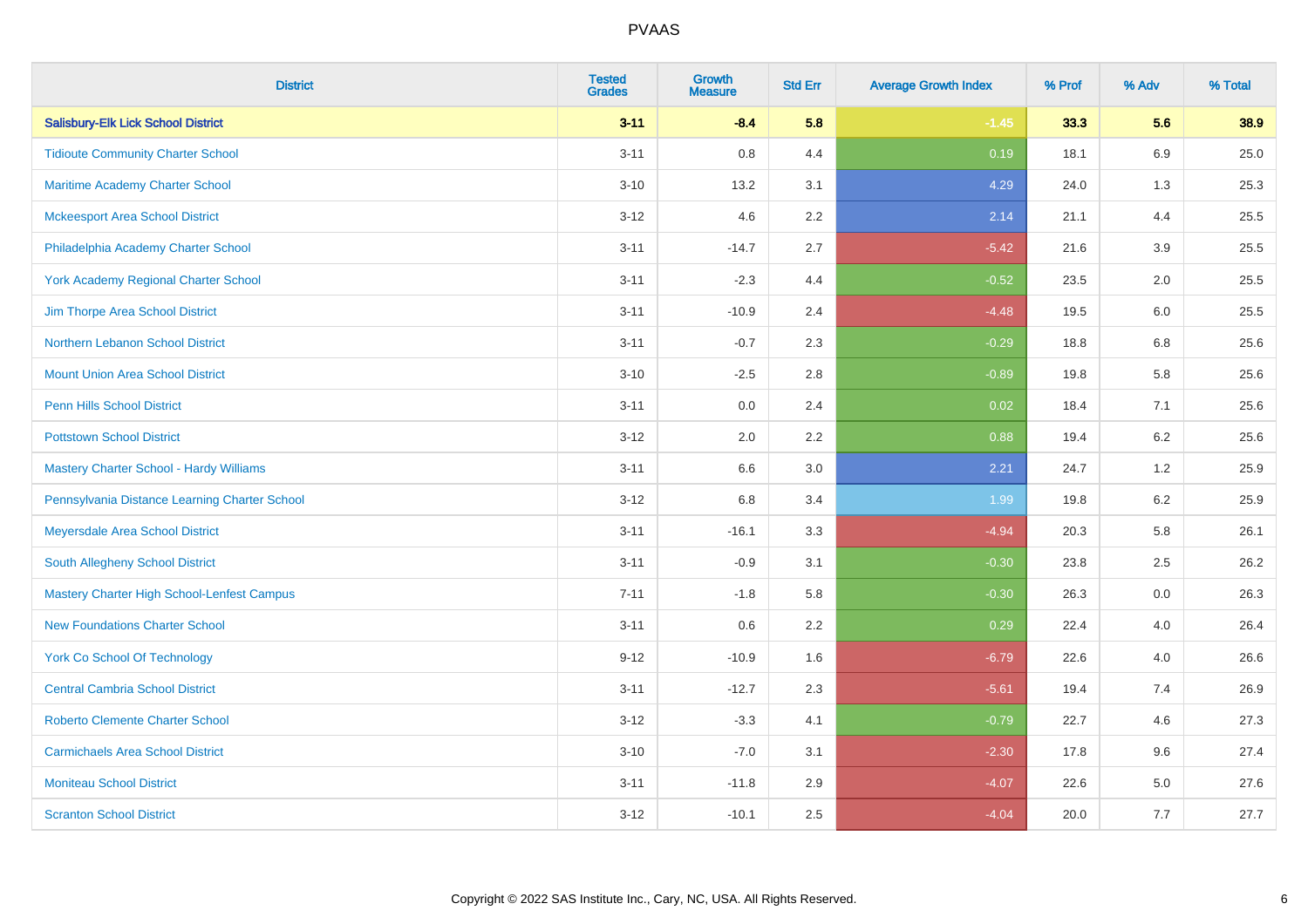| <b>District</b>                                   | <b>Tested</b><br><b>Grades</b> | <b>Growth</b><br><b>Measure</b> | <b>Std Err</b> | <b>Average Growth Index</b> | % Prof | % Adv   | % Total |
|---------------------------------------------------|--------------------------------|---------------------------------|----------------|-----------------------------|--------|---------|---------|
| <b>Salisbury-Elk Lick School District</b>         | $3 - 11$                       | $-8.4$                          | 5.8            | $-1.45$                     | 33.3   | 5.6     | 38.9    |
| Lehigh Valley Academy Regional Charter School     | $3 - 11$                       | $-5.9$                          | 3.0            | $-1.98$                     | 20.0   | 7.7     | 27.7    |
| <b>Northern Cambria School District</b>           | $3 - 11$                       | $-0.3$                          | 3.4            | $-0.09$                     | 26.5   | 1.2     | 27.7    |
| <b>Central Fulton School District</b>             | $3 - 11$                       | $-13.3$                         | 3.2            | $-4.20$                     | 18.1   | 9.7     | 27.8    |
| <b>Penns Manor Area School District</b>           | $3 - 12$                       | $-1.9$                          | 3.5            | $-0.55$                     | 24.2   | 3.8     | 28.0    |
| <b>Blairsville-Saltsburg School District</b>      | $3 - 11$                       | $-7.5$                          | 2.8            | $-2.67$                     | 20.1   | 8.2     | 28.3    |
| <b>Union School District</b>                      | $3 - 12$                       | 2.5                             | 3.7            | 0.69                        | 17.9   | 10.4    | 28.4    |
| <b>East Allegheny School District</b>             | $3 - 11$                       | $-6.4$                          | 3.0            | $-2.11$                     | 21.0   | 7.4     | 28.4    |
| <b>Susq-Cyber Charter School</b>                  | $9 - 11$                       | $-3.2$                          | 5.8            | $-0.54$                     | 23.8   | 4.8     | 28.6    |
| <b>Williamsport Area School District</b>          | $3 - 11$                       | $-11.7$                         | 1.4            | $-8.29$                     | 18.2   | 10.5    | 28.7    |
| <b>Conemaugh Valley School District</b>           | $3 - 12$                       | $-6.3$                          | 4.1            | $-1.54$                     | 23.7   | 5.1     | 28.8    |
| Ambridge Area School District                     | $3 - 12$                       | $-19.4$                         | 2.5            | $-7.64$                     | 23.2   | 5.6     | 28.9    |
| <b>Hanover Public School District</b>             | $3 - 11$                       | $-12.4$                         | 2.7            | $-4.50$                     | 22.7   | $6.2\,$ | 28.9    |
| Pennsylvania Cyber Charter School                 | $3 - 11$                       | 0.6                             | 1.5            | 0.37                        | 20.8   | 8.1     | 28.9    |
| <b>Ferndale Area School District</b>              | $3 - 10$                       | $-1.1$                          | 4.1            | $-0.27$                     | 21.0   | 7.9     | 29.0    |
| <b>Westinghouse Arts Academy Charter School</b>   | $9 - 10$                       | $-6.0$                          | 3.3            | $-1.81$                     | 20.2   | 8.9     | 29.1    |
| <b>Connellsville Area School District</b>         | $3 - 11$                       | $-5.3$                          | 2.0            | $-2.67$                     | 24.2   | 5.0     | 29.1    |
| <b>Environmental Charter School At Frick Park</b> | $3-9$                          | $-6.2$                          | 3.7            | $-1.67$                     | 25.9   | 3.4     | 29.3    |
| <b>Shamokin Area School District</b>              | $3 - 11$                       | $-2.6$                          | 2.5            | $-1.06$                     | 19.6   | 9.8     | 29.3    |
| <b>Dauphin County Technical School</b>            | $9 - 11$                       | $-3.9$                          | 2.3            | $-1.67$                     | 18.3   | 11.1    | 29.3    |
| <b>Hazleton Area School District</b>              | $3 - 11$                       | 6.0                             | 1.6            | 3.85                        | 20.5   | 9.0     | 29.5    |
| <b>Pottsville Area School District</b>            | $3 - 12$                       | $-4.9$                          | 2.1            | $-2.36$                     | 21.8   | 7.9     | 29.6    |
| <b>Mahanoy Area School District</b>               | $3 - 10$                       | $-3.4$                          | 3.1            | $-1.07$                     | 21.4   | 8.6     | 30.0    |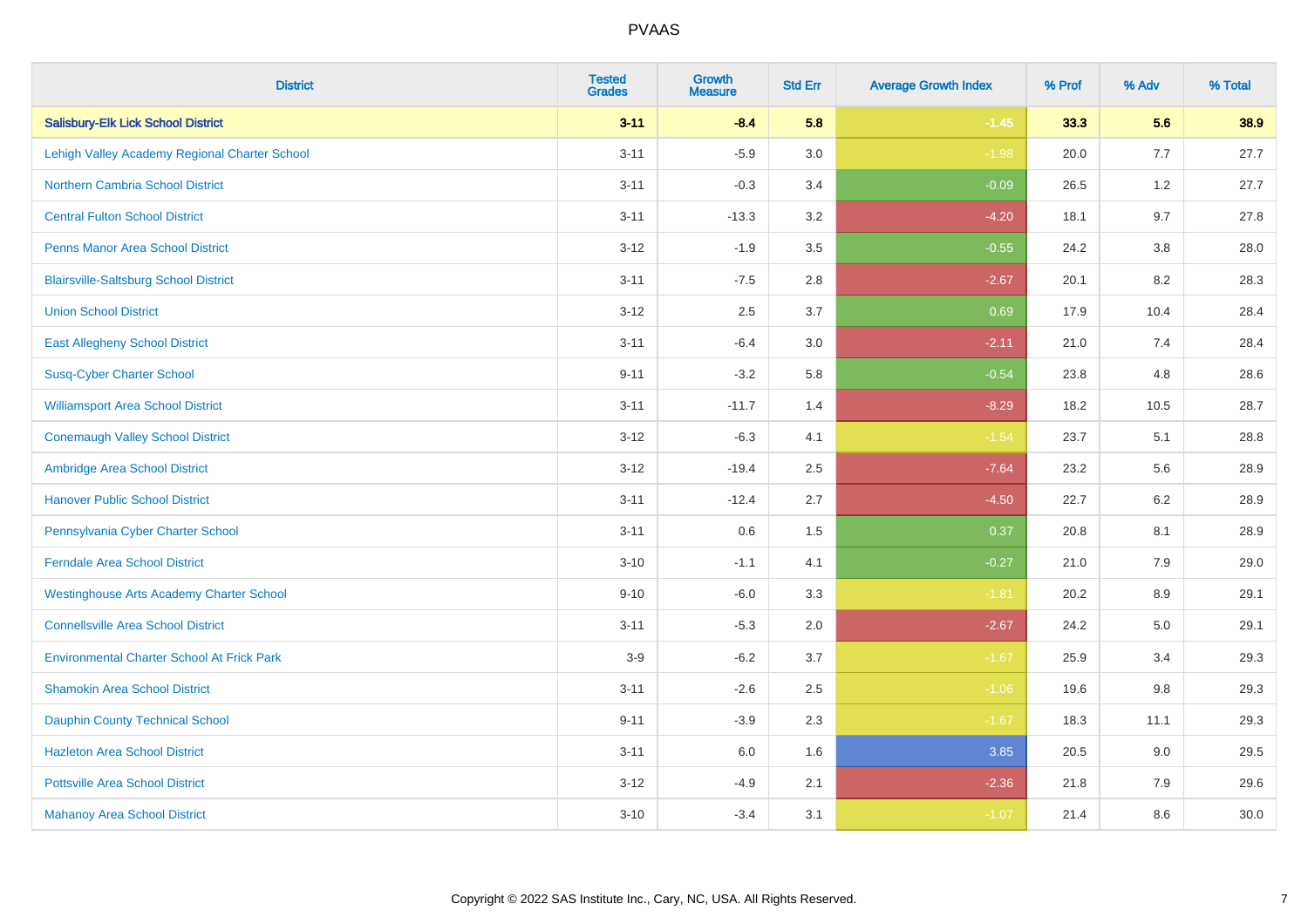| <b>District</b>                            | <b>Tested</b><br><b>Grades</b> | <b>Growth</b><br><b>Measure</b> | <b>Std Err</b> | <b>Average Growth Index</b> | % Prof | % Adv | % Total |
|--------------------------------------------|--------------------------------|---------------------------------|----------------|-----------------------------|--------|-------|---------|
| <b>Salisbury-Elk Lick School District</b>  | $3 - 11$                       | $-8.4$                          | 5.8            | $-1.45$                     | 33.3   | 5.6   | 38.9    |
| Insight PA Cyber Charter School            | $3 - 11$                       | $-9.4$                          | 5.8            | $-1.62$                     | 25.6   | 4.6   | 30.2    |
| <b>Carbondale Area School District</b>     | $3 - 10$                       | $-2.8$                          | 3.2            | $-0.87$                     | 27.5   | 2.9   | 30.4    |
| <b>Brownsville Area School District</b>    | $3 - 12$                       | 3.9                             | 3.8            | 1.04                        | 22.0   | 8.5   | 30.5    |
| <b>Trinity Area School District</b>        | $3 - 11$                       | $-8.7$                          | 1.8            | $-4.87$                     | 20.9   | 9.8   | 30.8    |
| <b>East Lycoming School District</b>       | $3 - 11$                       | $-10.9$                         | 2.1            | $-5.08$                     | 22.5   | 8.2   | 30.8    |
| Jeannette City School District             | $3 - 11$                       | $-0.7$                          | 3.4            | $-0.20$                     | 26.8   | 4.1   | 30.9    |
| <b>Bristol Borough School District</b>     | $3 - 12$                       | $-5.9$                          | 2.9            | $-2.00$                     | 27.8   | 3.3   | 31.1    |
| Lackawanna Trail School District           | $3 - 10$                       | $-11.0$                         | 3.3            | $-3.35$                     | 13.1   | 18.0  | 31.2    |
| <b>Freedom Area School District</b>        | $3 - 11$                       | $-6.3$                          | 3.1            | $-2.04$                     | 22.9   | 8.4   | 31.3    |
| <b>Wyoming Valley West School District</b> | $3 - 11$                       | $-5.5$                          | 2.3            | $-2.38$                     | 22.2   | 9.2   | 31.4    |
| <b>Monessen City School District</b>       | $3 - 10$                       | $-3.9$                          | 5.6            | $-0.69$                     | 21.0   | 10.5  | 31.6    |
| <b>Bethlehem Area School District</b>      | $3 - 11$                       | $-4.5$                          | 1.1            | $-3.91$                     | 20.4   | 11.3  | 31.7    |
| North Schuylkill School District           | $3 - 11$                       | $-4.7$                          | 2.2            | $-2.16$                     | 20.2   | 11.7  | 31.9    |
| Susquehanna Township School District       | $3 - 12$                       | 3.9                             | 2.7            | 1.45                        | 19.0   | 13.1  | 32.0    |
| Juniata Valley School District             | $3 - 11$                       | 1.6                             | 3.2            | 0.51                        | 23.1   | 9.4   | 32.5    |
| <b>Cheltenham School District</b>          | $3 - 11$                       | $-17.6$                         | 2.0            | $-8.74$                     | 24.4   | 8.3   | 32.6    |
| <b>Wattsburg Area School District</b>      | $3 - 11$                       | 1.0                             | 2.7            | 0.36                        | 20.4   | 12.4  | 32.7    |
| <b>West York Area School District</b>      | $3 - 12$                       | $-9.8$                          | 2.7            | $-3.57$                     | 21.9   | 10.9  | 32.8    |
| <b>Corry Area School District</b>          | $3 - 11$                       | $-6.8$                          | 2.3            | $-3.01$                     | 24.0   | 8.8   | 32.8    |
| <b>Chartiers-Houston School District</b>   | $3 - 10$                       | $-16.5$                         | 3.5            | $-4.79$                     | 26.3   | 6.6   | 32.9    |
| <b>Carlynton School District</b>           | $3 - 11$                       | $-2.0$                          | 3.2            | $-0.62$                     | 27.9   | 5.2   | 33.1    |
| <b>Forbes Road School District</b>         | $3 - 11$                       | $-11.5$                         | 4.7            | $-2.43$                     | 23.1   | 10.3  | 33.3    |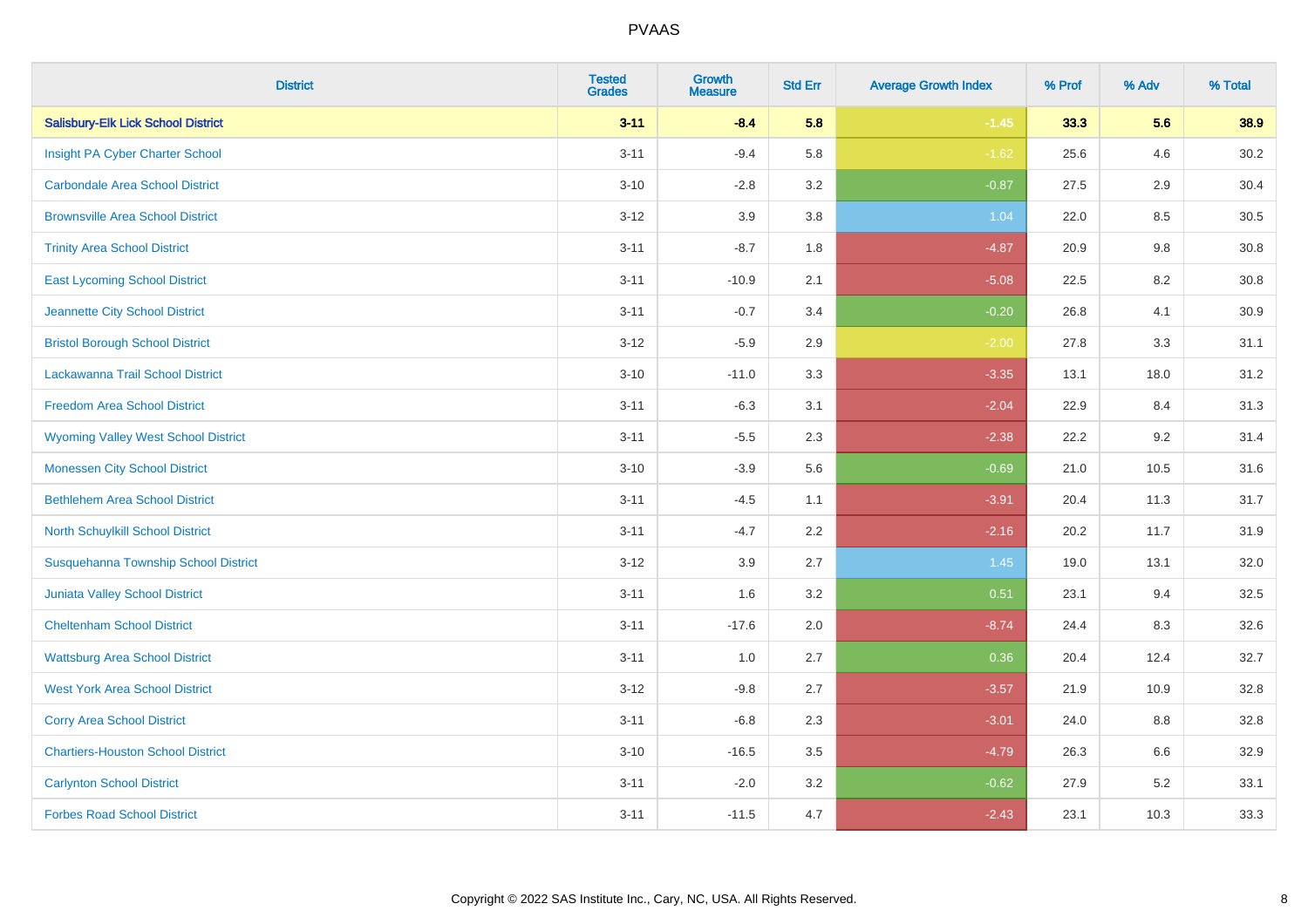| <b>District</b>                                | <b>Tested</b><br><b>Grades</b> | <b>Growth</b><br><b>Measure</b> | <b>Std Err</b> | <b>Average Growth Index</b> | % Prof | % Adv | % Total |
|------------------------------------------------|--------------------------------|---------------------------------|----------------|-----------------------------|--------|-------|---------|
| <b>Salisbury-Elk Lick School District</b>      | $3 - 11$                       | $-8.4$                          | 5.8            | $-1.45$                     | 33.3   | 5.6   | 38.9    |
| <b>Titusville Area School District</b>         | $3 - 11$                       | $-5.0$                          | 2.5            | $-1.98$                     | 26.5   | 6.8   | 33.3    |
| <b>Harmony Area School District</b>            | $3 - 10$                       | $-5.7$                          | 5.0            | $-1.13$                     | 33.3   | 0.0   | 33.3    |
| <b>Berwick Area School District</b>            | $3 - 11$                       | $-6.9$                          | 2.4            | $-2.84$                     | 22.3   | 11.5  | 33.8    |
| Schuylkill Haven Area School District          | $3 - 11$                       | $-5.3$                          | 2.7            | $-1.96$                     | 22.2   | 11.6  | 33.8    |
| <b>Forest Area School District</b>             | $3 - 11$                       | $-1.8$                          | 4.7            | $-0.37$                     | 18.9   | 15.1  | 34.0    |
| <b>Interboro School District</b>               | $3 - 12$                       | $-8.4$                          | 2.0            | $-4.27$                     | 27.6   | 6.4   | 34.1    |
| <b>Milton Area School District</b>             | $3 - 11$                       | $-10.1$                         | 2.5            | $-4.04$                     | 23.0   | 11.3  | 34.2    |
| <b>Marion Center Area School District</b>      | $3 - 10$                       | 0.8                             | 2.9            | 0.27                        | 23.3   | 11.1  | 34.4    |
| <b>Millersburg Area School District</b>        | $3 - 11$                       | $-6.6$                          | 3.4            | $-1.92$                     | 24.1   | 10.3  | 34.5    |
| Lehigh Valley Charter High School For The Arts | $9 - 10$                       | $-11.8$                         | 2.5            | $-4.76$                     | 28.9   | 5.7   | 34.6    |
| <b>Tulpehocken Area School District</b>        | $3 - 12$                       | 1.0                             | 4.9            | 0.20                        | 11.5   | 23.1  | 34.6    |
| Jefferson-Morgan School District               | $3 - 10$                       | $-12.0$                         | 3.9            | $-3.09$                     | 28.6   | 6.1   | 34.7    |
| <b>Forest City Regional School District</b>    | $3 - 12$                       | $-1.2$                          | 3.6            | $-0.33$                     | 26.5   | 8.2   | 34.7    |
| <b>Towanda Area School District</b>            | $3 - 11$                       | $-4.0$                          | 2.6            | $-1.52$                     | 24.8   | 9.9   | 34.8    |
| <b>Southern Fulton School District</b>         | $3 - 11$                       | $-5.1$                          | 4.0            | $-1.29$                     | 21.7   | 13.0  | 34.8    |
| <b>Bensalem Township School District</b>       | $3 - 11$                       | 1.0                             | 1.6            | 0.63                        | 24.3   | 10.7  | 34.9    |
| <b>Eastern Lebanon County School District</b>  | $3 - 11$                       | 4.0                             | 2.1            | 1.89                        | 23.5   | 11.5  | 35.0    |
| East Stroudsburg Area School District          | $3 - 11$                       | $-4.9$                          | 1.4            | $-3.38$                     | 22.7   | 12.5  | 35.2    |
| <b>Cranberry Area School District</b>          | $3 - 12$                       | $-0.9$                          | 3.1            | $-0.29$                     | 25.5   | 9.7   | 35.2    |
| <b>Commodore Perry School District</b>         | $3 - 11$                       | $-10.4$                         | 4.5            | $-2.30$                     | 29.4   | 5.9   | 35.3    |
| <b>Ellwood City Area School District</b>       | $3 - 11$                       | $-12.5$                         | 3.1            | $-4.00$                     | 26.7   | 8.7   | 35.4    |
| <b>Laurel Highlands School District</b>        | $3 - 11$                       | $-3.8$                          | 2.3            | $-1.63$                     | 20.9   | 14.6  | 35.4    |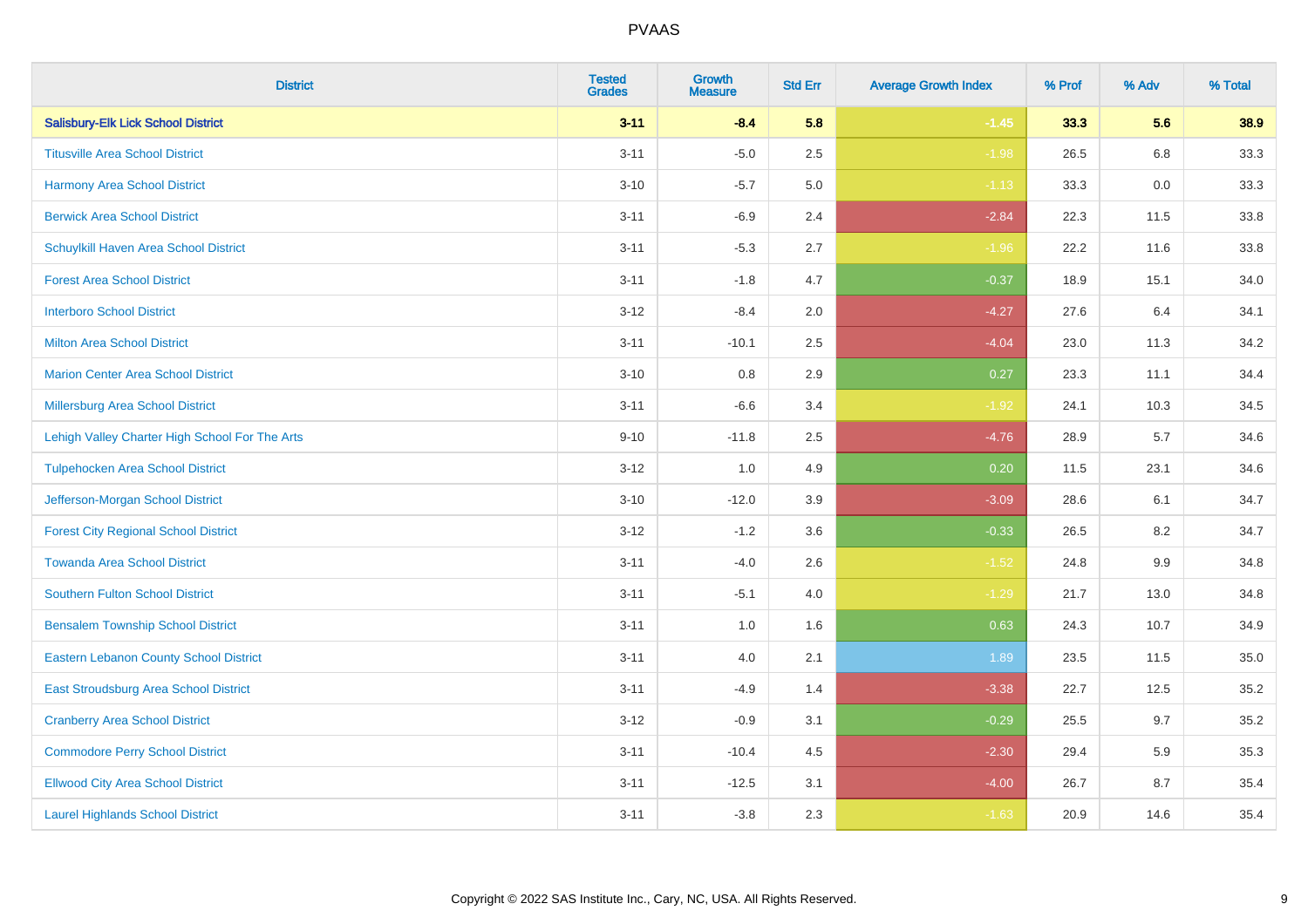| <b>District</b>                           | <b>Tested</b><br><b>Grades</b> | <b>Growth</b><br><b>Measure</b> | <b>Std Err</b> | <b>Average Growth Index</b> | % Prof | % Adv | % Total |
|-------------------------------------------|--------------------------------|---------------------------------|----------------|-----------------------------|--------|-------|---------|
| <b>Salisbury-Elk Lick School District</b> | $3 - 11$                       | $-8.4$                          | 5.8            | $-1.45$                     | 33.3   | 5.6   | 38.9    |
| <b>Northeast Bradford School District</b> | $3 - 10$                       | $-5.0$                          | 3.7            | $-1.35$                     | 30.6   | 4.8   | 35.5    |
| <b>Somerset Area School District</b>      | $3 - 11$                       | $-7.6$                          | 2.4            | $-3.17$                     | 21.0   | 14.5  | 35.5    |
| <b>Upper Darby School District</b>        | $3 - 12$                       | 11.2                            | 1.4            | 8.28                        | 23.8   | 11.8  | 35.6    |
| <b>Panther Valley School District</b>     | $3-12$                         | $-13.3$                         | 3.2            | $-4.10$                     | 31.5   | 4.1   | 35.6    |
| <b>Centennial School District</b>         | $3 - 10$                       | 1.5                             | 1.5            | 0.98                        | 23.6   | 12.4  | 36.0    |
| <b>Brentwood Borough School District</b>  | $3 - 11$                       | 1.3                             | 3.0            | 0.44                        | 20.2   | 16.0  | 36.2    |
| <b>Mercer Area School District</b>        | $3 - 11$                       | 2.2                             | 3.1            | 0.70                        | 24.4   | 11.8  | 36.2    |
| <b>Mid Valley School District</b>         | $3 - 10$                       | $-11.1$                         | 2.7            | $-4.07$                     | 28.3   | 8.1   | 36.4    |
| <b>Reynolds School District</b>           | $3 - 10$                       | $-3.0$                          | 3.5            | $-0.87$                     | 27.3   | 9.1   | 36.4    |
| <b>Warren County School District</b>      | $3 - 11$                       | $-0.1$                          | 1.6            | $-0.06$                     | 26.7   | 9.7   | 36.4    |
| <b>Franklin Area School District</b>      | $3 - 11$                       | $-3.7$                          | 2.6            | $-1.43$                     | 30.5   | 5.9   | 36.4    |
| <b>Big Spring School District</b>         | $3 - 11$                       | $-9.8$                          | 2.3            | $-4.32$                     | 23.6   | 12.9  | 36.5    |
| <b>Montgomery Area School District</b>    | $3 - 11$                       | $-5.8$                          | 3.2            | $-1.83$                     | 25.0   | 11.5  | 36.5    |
| Southern Tioga School District            | $3 - 11$                       | $-0.1$                          | 2.8            | $-0.03$                     | 26.3   | 10.3  | 36.6    |
| <b>Greenville Area School District</b>    | $3 - 11$                       | $-13.2$                         | 3.0            | $-4.45$                     | 32.1   | 4.6   | 36.7    |
| <b>Canton Area School District</b>        | $3 - 11$                       | 8.4                             | 2.9            | 2.92                        | 13.8   | 23.0  | 36.8    |
| <b>Bethlehem-Center School District</b>   | $3 - 10$                       | 2.1                             | 3.5            | 0.59                        | 32.3   | 4.6   | 36.9    |
| <b>Salisbury Township School District</b> | $3 - 11$                       | 5.8                             | 3.6            | 1.62                        | 24.4   | 12.6  | 37.0    |
| <b>Ringgold School District</b>           | $3 - 11$                       | 2.9                             | 2.2            | 1.32                        | 23.8   | 13.3  | 37.1    |
| <b>Minersville Area School District</b>   | $3 - 11$                       | $-2.9$                          | 3.4            | $-0.86$                     | 27.4   | 9.7   | 37.1    |
| <b>Conneaut School District</b>           | $3 - 12$                       | $-2.3$                          | 2.6            | $-0.91$                     | 27.4   | 9.7   | 37.1    |
| <b>Easton Area School District</b>        | $3 - 12$                       | 6.3                             | 1.3            | 4.91                        | 24.1   | 13.0  | 37.1    |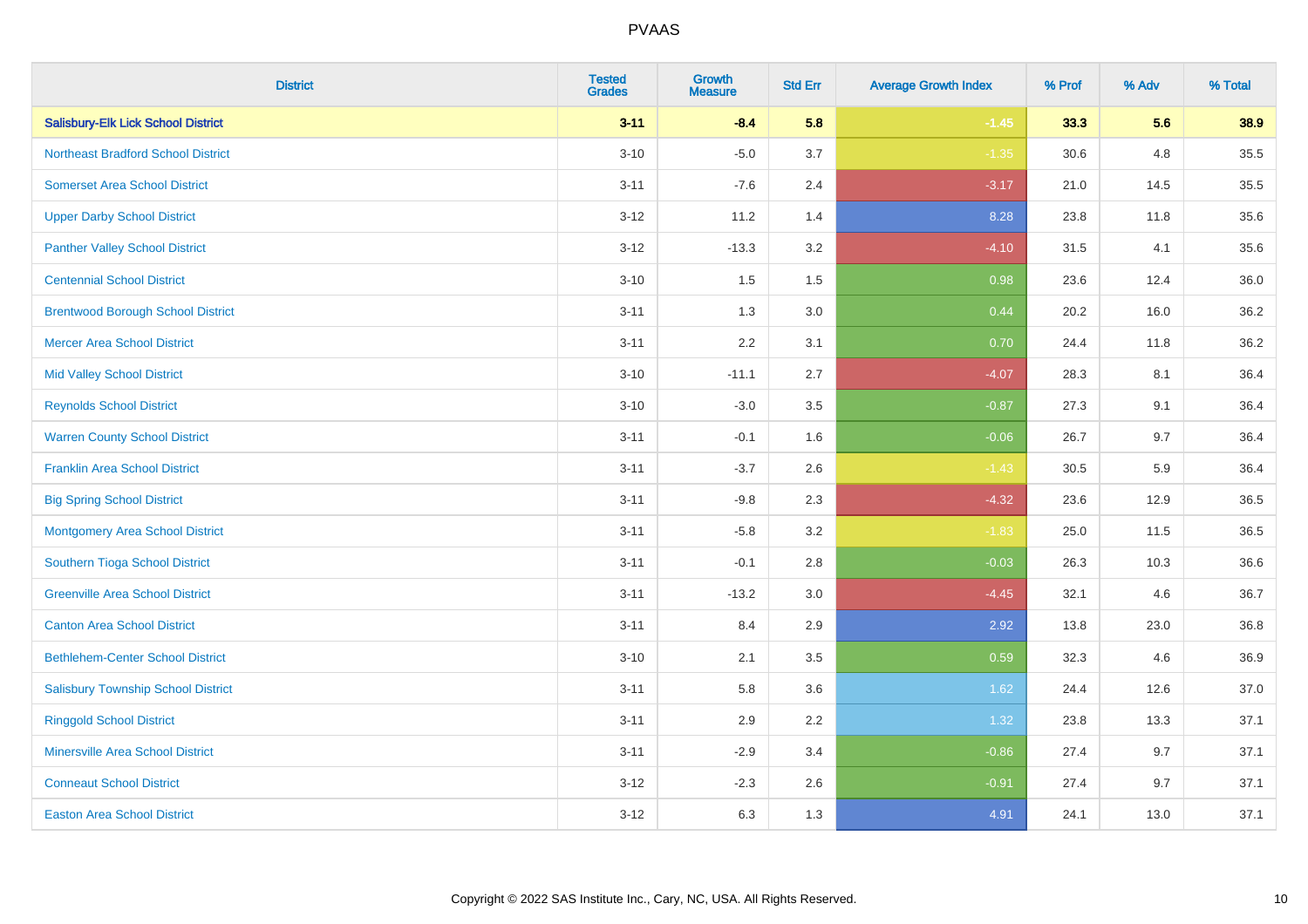| <b>District</b>                            | <b>Tested</b><br><b>Grades</b> | <b>Growth</b><br><b>Measure</b> | <b>Std Err</b> | <b>Average Growth Index</b> | % Prof | % Adv   | % Total |
|--------------------------------------------|--------------------------------|---------------------------------|----------------|-----------------------------|--------|---------|---------|
| <b>Salisbury-Elk Lick School District</b>  | $3 - 11$                       | $-8.4$                          | 5.8            | $-1.45$                     | 33.3   | 5.6     | 38.9    |
| <b>Butler Area School District</b>         | $3 - 11$                       | $-14.1$                         | $1.5\,$        | $-9.60$                     | 26.4   | 11.1    | 37.5    |
| <b>Moshannon Valley School District</b>    | $3 - 10$                       | $-5.1$                          | 4.6            | $-1.12$                     | 25.0   | 12.5    | 37.5    |
| <b>Deer Lakes School District</b>          | $3 - 11$                       | $-10.0$                         | 2.5            | $-4.02$                     | 27.7   | $9.9\,$ | 37.6    |
| Southern Huntingdon County School District | $3 - 11$                       | $-5.9$                          | 3.4            | $-1.76$                     | 32.8   | 4.9     | 37.7    |
| <b>Riverside School District</b>           | $3 - 11$                       | $-6.2$                          | 2.7            | $-2.33$                     | 20.8   | 17.0    | 37.7    |
| <b>Yough School District</b>               | $3 - 10$                       | $-6.2$                          | 2.7            | $-2.27$                     | 28.9   | 8.8     | 37.7    |
| <b>Port Allegany School District</b>       | $3 - 11$                       | 6.5                             | 3.7            | 1.74                        | 26.4   | 11.3    | 37.7    |
| <b>Wellsboro Area School District</b>      | $3 - 11$                       | $-6.3$                          | 3.0            | $-2.08$                     | 24.4   | 13.4    | 37.8    |
| <b>Elk Lake School District</b>            | $3 - 11$                       | $-6.1$                          | 2.9            | $-2.12$                     | 26.3   | 11.6    | 37.9    |
| <b>Governor Mifflin School District</b>    | $3 - 11$                       | $-4.4$                          | 1.6            | $-2.69$                     | 30.3   | 7.7     | 38.0    |
| <b>Cambria Heights School District</b>     | $3 - 10$                       | $-6.2$                          | 2.9            | $-2.11$                     | 25.0   | 13.0    | 38.0    |
| <b>Chartiers Valley School District</b>    | $3 - 11$                       | $-9.1$                          | 2.1            | $-4.23$                     | 20.7   | 17.4    | 38.0    |
| <b>Central Dauphin School District</b>     | $3 - 11$                       | $-5.2$                          | 1.2            | $-4.24$                     | 29.3   | 8.7     | 38.0    |
| <b>Charleroi School District</b>           | $3 - 11$                       | $-4.3$                          | 2.7            | $-1.55$                     | 22.2   | 15.9    | 38.1    |
| <b>Bucks County Technical High School</b>  | $9 - 10$                       | $-2.9$                          | 2.2            | $-1.29$                     | 27.7   | 10.4    | 38.2    |
| Catasauqua Area School District            | $3 - 12$                       | $-7.3$                          | 2.8            | $-2.58$                     | 27.1   | 11.2    | 38.3    |
| <b>Bangor Area School District</b>         | $3 - 12$                       | $-1.2$                          | 2.0            | $-0.60$                     | 25.8   | 12.7    | 38.5    |
| <b>Southeastern Greene School District</b> | $3 - 10$                       | $-2.3$                          | 4.4            | $-0.53$                     | 29.0   | 9.7     | 38.7    |
| Philipsburg-Osceola Area School District   | $3 - 11$                       | 4.1                             | 3.0            | 1.37                        | 22.5   | 16.2    | 38.8    |
| <b>Pottsgrove School District</b>          | $3 - 11$                       | $-5.5$                          | 2.0            | $-2.78$                     | 28.6   | 10.3    | 38.8    |
| <b>Salisbury-Elk Lick School District</b>  | $3 - 11$                       | $-8.4$                          | 5.8            | $-1.45$                     | 33.3   | 5.6     | 38.9    |
| <b>Blue Ridge School District</b>          | $3 - 11$                       | 8.3                             | 3.7            | 2.24                        | 29.6   | 9.3     | 38.9    |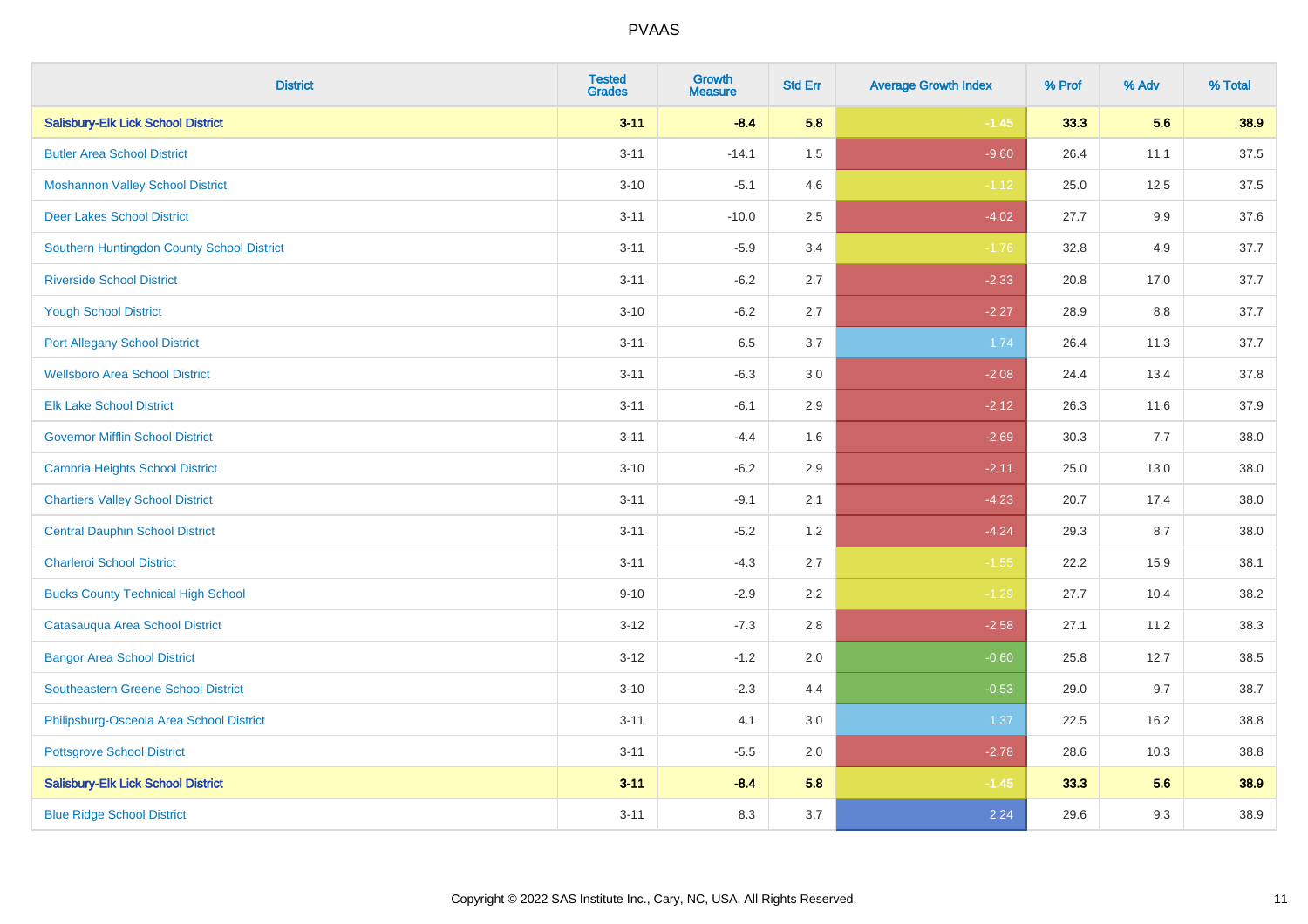| <b>District</b>                               | <b>Tested</b><br><b>Grades</b> | <b>Growth</b><br><b>Measure</b> | <b>Std Err</b> | <b>Average Growth Index</b> | % Prof | % Adv | % Total |
|-----------------------------------------------|--------------------------------|---------------------------------|----------------|-----------------------------|--------|-------|---------|
| <b>Salisbury-Elk Lick School District</b>     | $3 - 11$                       | $-8.4$                          | 5.8            | $-1.45$                     | 33.3   | 5.6   | 38.9    |
| <b>Pleasant Valley School District</b>        | $3 - 11$                       | $-3.3$                          | 1.8            | $-1.80$                     | 28.5   | 10.4  | 39.0    |
| <b>Uniontown Area School District</b>         | $3 - 11$                       | $-2.8$                          | 3.1            | $-0.91$                     | 31.7   | 7.3   | 39.0    |
| <b>Forest Hills School District</b>           | $3 - 11$                       | 1.8                             | 2.5            | 0.71                        | 28.8   | 10.3  | 39.1    |
| Penn-Delco School District                    | $3 - 11$                       | 1.3                             | 1.8            | 0.75                        | 26.5   | 12.6  | 39.1    |
| <b>Shikellamy School District</b>             | $3 - 10$                       | $-8.3$                          | 2.4            | $-3.42$                     | 20.8   | 18.5  | 39.2    |
| Selinsgrove Area School District              | $3 - 12$                       | $-5.7$                          | 2.1            | $-2.74$                     | 25.4   | 13.9  | 39.2    |
| <b>Troy Area School District</b>              | $3 - 10$                       | $-4.7$                          | 3.2            | $-1.46$                     | 22.8   | 16.5  | 39.2    |
| Northern Lehigh School District               | $3 - 12$                       | 6.1                             | 2.5            | 2.42                        | 21.4   | 18.0  | 39.3    |
| <b>Chambersburg Area School District</b>      | $3 - 11$                       | $-5.6$                          | 1.3            | $-4.42$                     | 24.2   | 15.2  | 39.4    |
| <b>Cameron County School District</b>         | $3-12$                         | $-5.0$                          | 4.4            | $-1.12$                     | 34.9   | 4.8   | 39.7    |
| <b>Ligonier Valley School District</b>        | $3 - 11$                       | $-10.8$                         | 3.1            | $-3.43$                     | 34.1   | 5.8   | 39.9    |
| <b>Tri-Valley School District</b>             | $3 - 10$                       | $-2.7$                          | 3.9            | $-0.69$                     | 31.0   | 9.5   | 40.5    |
| <b>Union City Area School District</b>        | $3 - 12$                       | $-8.7$                          | 3.3            | $-2.59$                     | 29.7   | 10.9  | 40.6    |
| <b>Susquehanna Community School District</b>  | $3 - 11$                       | $-4.5$                          | 3.8            | $-1.19$                     | 31.9   | 8.8   | 40.7    |
| <b>Derry Area School District</b>             | $3 - 11$                       | $-11.8$                         | 2.6            | $-4.53$                     | 34.8   | 6.1   | 40.9    |
| Lehigh Career & Technical Institute           | $10 - 12$                      | $-0.7$                          | 6.3            | $-0.11$                     | 36.4   | 4.6   | 40.9    |
| <b>Keystone Oaks School District</b>          | $3 - 11$                       | $-7.2$                          | 2.3            | $-3.14$                     | 30.0   | 11.1  | 41.0    |
| <b>Weatherly Area School District</b>         | $3 - 11$                       | $-5.8$                          | 4.0            | $-1.44$                     | 32.1   | 8.9   | 41.1    |
| <b>Shanksville-Stonycreek School District</b> | $3 - 10$                       | $-8.6$                          | 5.5            | $-1.55$                     | 17.6   | 23.5  | 41.2    |
| <b>Kiski Area School District</b>             | $3 - 11$                       | $-4.0$                          | 2.0            | $-1.99$                     | 23.1   | 18.2  | 41.3    |
| <b>Purchase Line School District</b>          | $3 - 12$                       | 4.3                             | 3.3            | 1.30                        | 32.3   | 9.0   | 41.4    |
| <b>Pittston Area School District</b>          | $3 - 11$                       | $-8.2$                          | 2.2            | $-3.75$                     | 26.7   | 14.8  | 41.5    |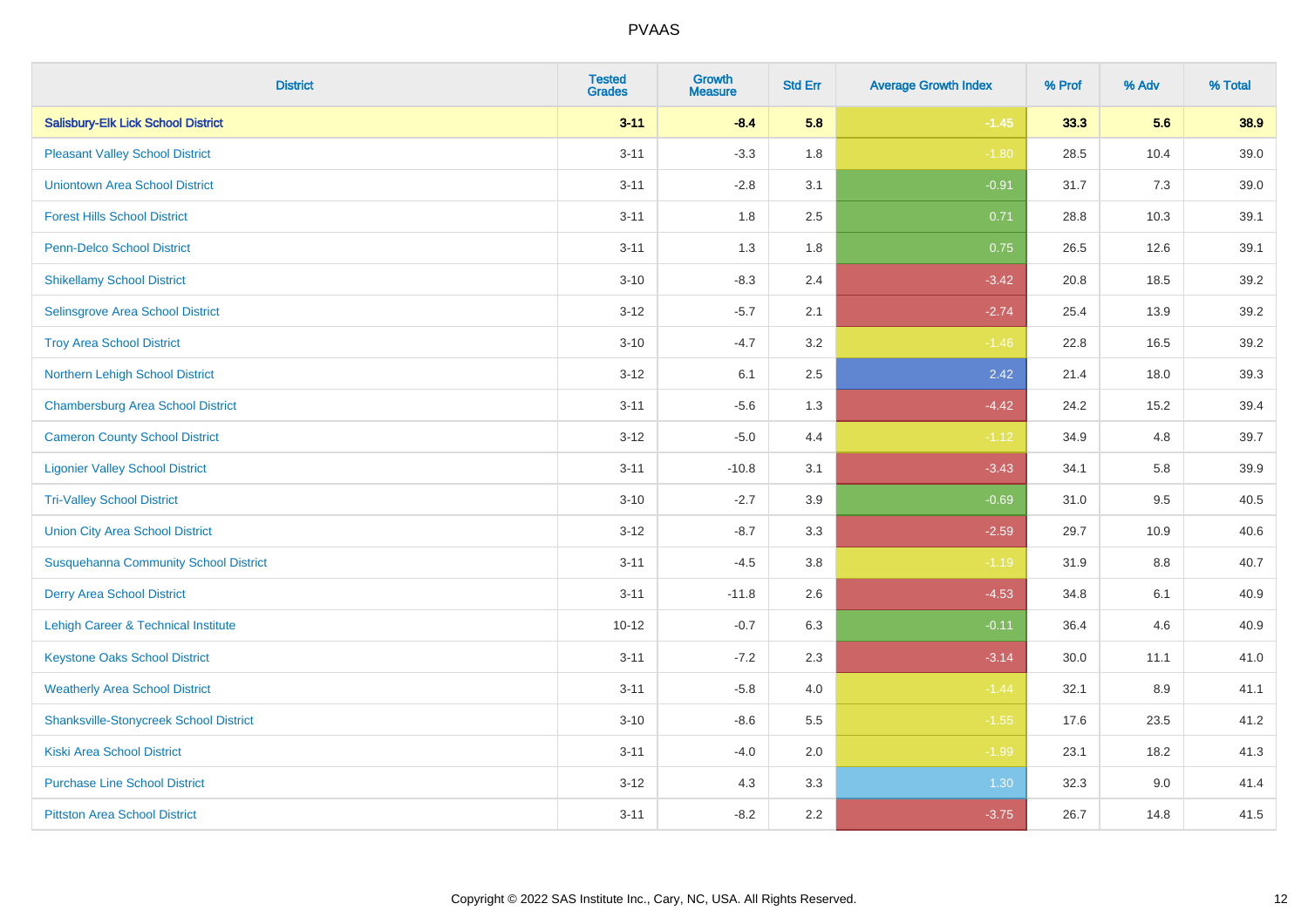| <b>District</b>                                    | <b>Tested</b><br><b>Grades</b> | <b>Growth</b><br><b>Measure</b> | <b>Std Err</b> | <b>Average Growth Index</b> | % Prof | % Adv | % Total |
|----------------------------------------------------|--------------------------------|---------------------------------|----------------|-----------------------------|--------|-------|---------|
| <b>Salisbury-Elk Lick School District</b>          | $3 - 11$                       | $-8.4$                          | 5.8            | $-1.45$                     | 33.3   | 5.6   | 38.9    |
| <b>Wyoming Area School District</b>                | $3 - 10$                       | $-5.5$                          | 2.5            | $-2.21$                     | 32.0   | 9.6   | 41.6    |
| <b>West Middlesex Area School District</b>         | $3 - 10$                       | $-7.4$                          | 3.5            | $-2.11$                     | 32.0   | 9.6   | 41.6    |
| <b>Northern Potter School District</b>             | $3 - 12$                       | 6.8                             | 4.6            | 1.48                        | 30.6   | 11.1  | 41.7    |
| <b>Old Forge School District</b>                   | $3 - 12$                       | $-11.3$                         | 3.1            | $-3.62$                     | 28.6   | 13.2  | 41.8    |
| <b>School Lane Charter School</b>                  | $3 - 11$                       | 2.6                             | 3.6            | 0.72                        | 23.1   | 18.7  | 41.8    |
| <b>Keystone Central School District</b>            | $3 - 11$                       | 3.6                             | 1.8            | 2.04                        | 27.1   | 14.6  | 41.8    |
| <b>Juniata County School District</b>              | $3 - 12$                       | 7.7                             | 2.0            | 3.81                        | 22.9   | 18.9  | 41.8    |
| <b>Collegium Charter School</b>                    | $3 - 10$                       | 21.2                            | 2.6            | 8.18                        | 25.4   | 16.4  | 41.8    |
| Northern Tioga School District                     | $3-12$                         | 6.8                             | 2.6            | 2.64                        | 25.0   | 16.9  | 41.9    |
| <b>Neshannock Township School District</b>         | $3 - 10$                       | $-12.5$                         | 2.7            | $-4.73$                     | 29.0   | 13.0  | 42.0    |
| <b>Mount Pleasant Area School District</b>         | $3 - 11$                       | $-5.4$                          | 2.3            | $-2.37$                     | 33.3   | 8.7   | 42.0    |
| <b>Oxford Area School District</b>                 | $3 - 11$                       | $-3.1$                          | 1.8            | $-1.77$                     | 27.5   | 14.5  | 42.0    |
| <b>Avella Area School District</b>                 | $3 - 12$                       | 1.6                             | 4.7            | 0.34                        | 34.8   | 7.2   | 42.0    |
| <b>Grove City Area School District</b>             | $3 - 12$                       | $-8.8$                          | 2.3            | $-3.89$                     | 25.6   | 16.4  | 42.0    |
| <b>Crawford Central School District</b>            | $3 - 11$                       | 5.7                             | 2.1            | 2.71                        | 26.4   | 15.8  | 42.1    |
| Oil City Area School District                      | $3 - 11$                       | 8.6                             | 2.4            | 3.56                        | 29.1   | 13.1  | 42.2    |
| <b>Solanco School District</b>                     | $3 - 11$                       | 2.2                             | 1.8            | 1.18                        | 27.2   | 15.0  | 42.3    |
| <b>Northgate School District</b>                   | $3 - 11$                       | $-3.0$                          | 3.4            | $-0.85$                     | 35.6   | 6.8   | 42.4    |
| <b>Commonwealth Charter Academy Charter School</b> | $3 - 10$                       | 4.2                             | 1.6            | 2.68                        | 27.0   | 15.6  | 42.5    |
| <b>Conrad Weiser Area School District</b>          | $3 - 11$                       | 7.1                             | 2.1            | 3.34                        | 28.2   | 14.4  | 42.6    |
| <b>New Brighton Area School District</b>           | $3 - 11$                       | $-2.1$                          | 3.2            | $-0.65$                     | 31.5   | 11.1  | 42.6    |
| <b>Central Greene School District</b>              | $3 - 11$                       | $-0.4$                          | 2.5            | $-0.15$                     | 27.8   | 14.8  | 42.6    |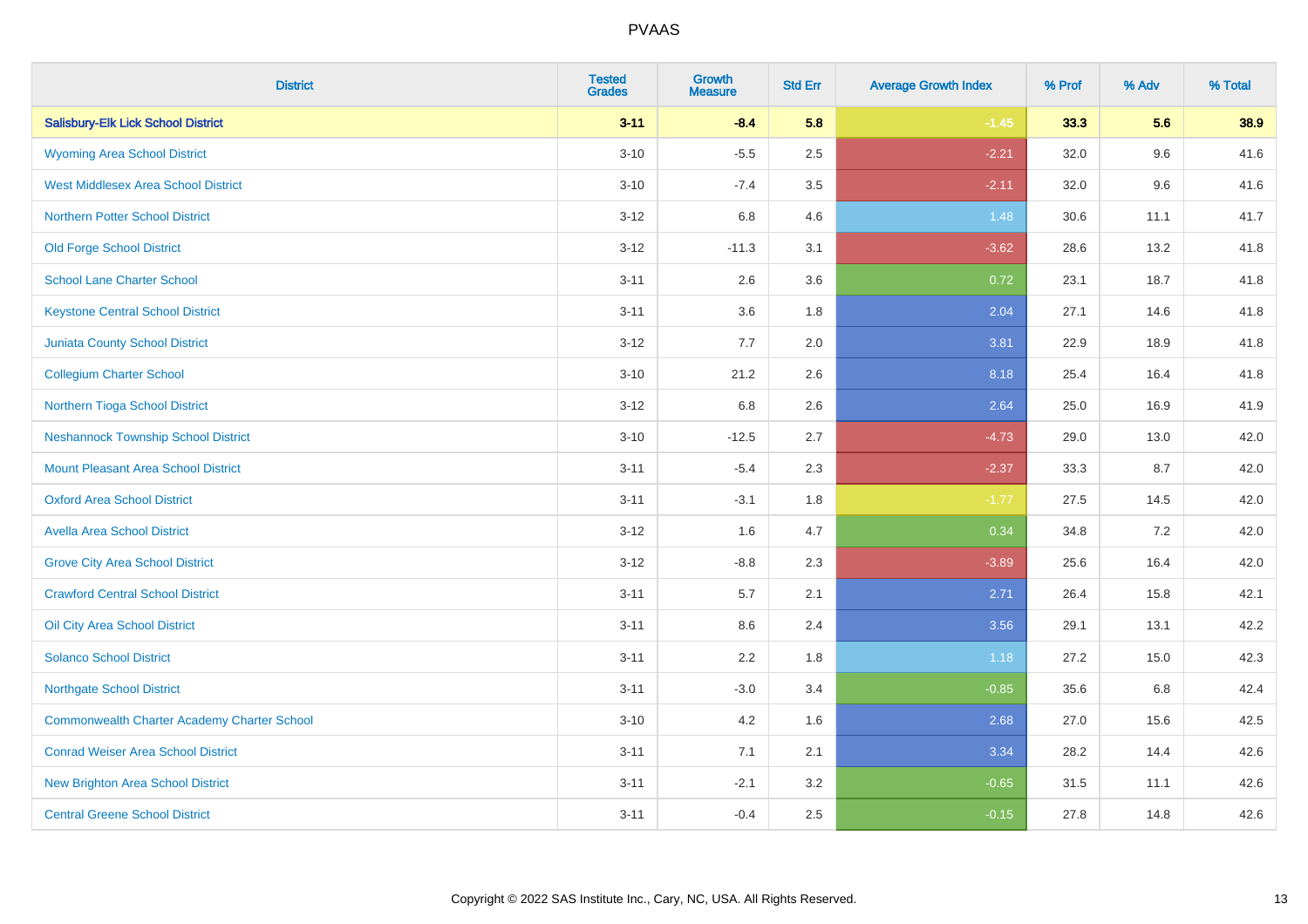| <b>District</b>                             | <b>Tested</b><br><b>Grades</b> | <b>Growth</b><br><b>Measure</b> | <b>Std Err</b> | <b>Average Growth Index</b> | % Prof | % Adv | % Total |
|---------------------------------------------|--------------------------------|---------------------------------|----------------|-----------------------------|--------|-------|---------|
| <b>Salisbury-Elk Lick School District</b>   | $3 - 11$                       | $-8.4$                          | 5.8            | $-1.45$                     | 33.3   | 5.6   | 38.9    |
| <b>Leechburg Area School District</b>       | $3 - 11$                       | $7.0\,$                         | 3.9            | 1.79                        | 37.7   | 4.9   | 42.6    |
| <b>Ridley School District</b>               | $3 - 12$                       | 0.3                             | 1.6            | 0.21                        | 32.0   | 10.7  | 42.6    |
| <b>Kennett Consolidated School District</b> | $3 - 11$                       | $-10.4$                         | 1.7            | $-6.27$                     | 28.7   | 14.0  | 42.7    |
| <b>Exeter Township School District</b>      | $3 - 11$                       | $-1.0$                          | 1.7            | $-0.58$                     | 27.2   | 15.6  | 42.8    |
| Altoona Area School District                | $3 - 12$                       | 0.1                             | 1.5            | 0.07                        | 29.0   | 13.8  | 42.8    |
| <b>West Greene School District</b>          | $3 - 11$                       | $-8.1$                          | 3.9            | $-2.08$                     | 31.0   | 11.9  | 42.9    |
| <b>Union Area School District</b>           | $3 - 11$                       | $-6.5$                          | 3.8            | $-1.70$                     | 30.6   | 12.2  | 42.9    |
| <b>Millville Area School District</b>       | $3 - 12$                       | $-5.6$                          | 4.4            | $-1.26$                     | 31.4   | 11.4  | 42.9    |
| <b>Highlands School District</b>            | $3 - 11$                       | $-1.3$                          | 2.3            | $-0.55$                     | 32.6   | 10.5  | 43.0    |
| Northern Bedford County School District     | $3 - 11$                       | $-2.3$                          | 3.3            | $-0.69$                     | 26.2   | 16.9  | 43.1    |
| <b>Penn Cambria School District</b>         | $3 - 11$                       | $-4.5$                          | 2.4            | $-1.86$                     | 27.3   | 15.8  | 43.2    |
| Octorara Area School District               | $3 - 11$                       | $-7.5$                          | 3.2            | $-2.35$                     | 26.1   | 17.0  | 43.2    |
| <b>Allegheny Valley School District</b>     | $3 - 11$                       | $-1.9$                          | 3.9            | $-0.48$                     | 31.8   | 11.4  | 43.2    |
| Southern Columbia Area School District      | $3 - 11$                       | $-8.5$                          | 3.0            | $-2.83$                     | 30.5   | 12.8  | 43.3    |
| <b>Apollo-Ridge School District</b>         | $3 - 12$                       | 9.5                             | 3.0            | 3.23                        | 34.0   | 9.4   | 43.4    |
| <b>Lakeland School District</b>             | $3 - 11$                       | 13.3                            | 2.8            | 4.80                        | 22.2   | 21.2  | 43.4    |
| <b>Northwest Area School District</b>       | $3 - 10$                       | $-3.2$                          | 3.3            | $-0.97$                     | 30.4   | 13.0  | 43.5    |
| <b>Hamburg Area School District</b>         | $3 - 11$                       | $0.6\,$                         | 2.4            | 0.25                        | 28.0   | 15.5  | 43.6    |
| <b>Bentworth School District</b>            | $3 - 11$                       | 7.0                             | 3.0            | 2.36                        | 26.6   | 17.0  | 43.6    |
| <b>Greensburg Salem School District</b>     | $3 - 11$                       | $-6.9$                          | 2.2            | $-3.06$                     | 30.3   | 13.3  | 43.6    |
| <b>Austin Area School District</b>          | $3 - 11$                       | 2.6                             | 6.0            | 0.43                        | 25.0   | 18.8  | 43.8    |
| <b>Pine Grove Area School District</b>      | $3 - 11$                       | $-1.1$                          | 3.0            | $-0.36$                     | 29.5   | 14.3  | 43.8    |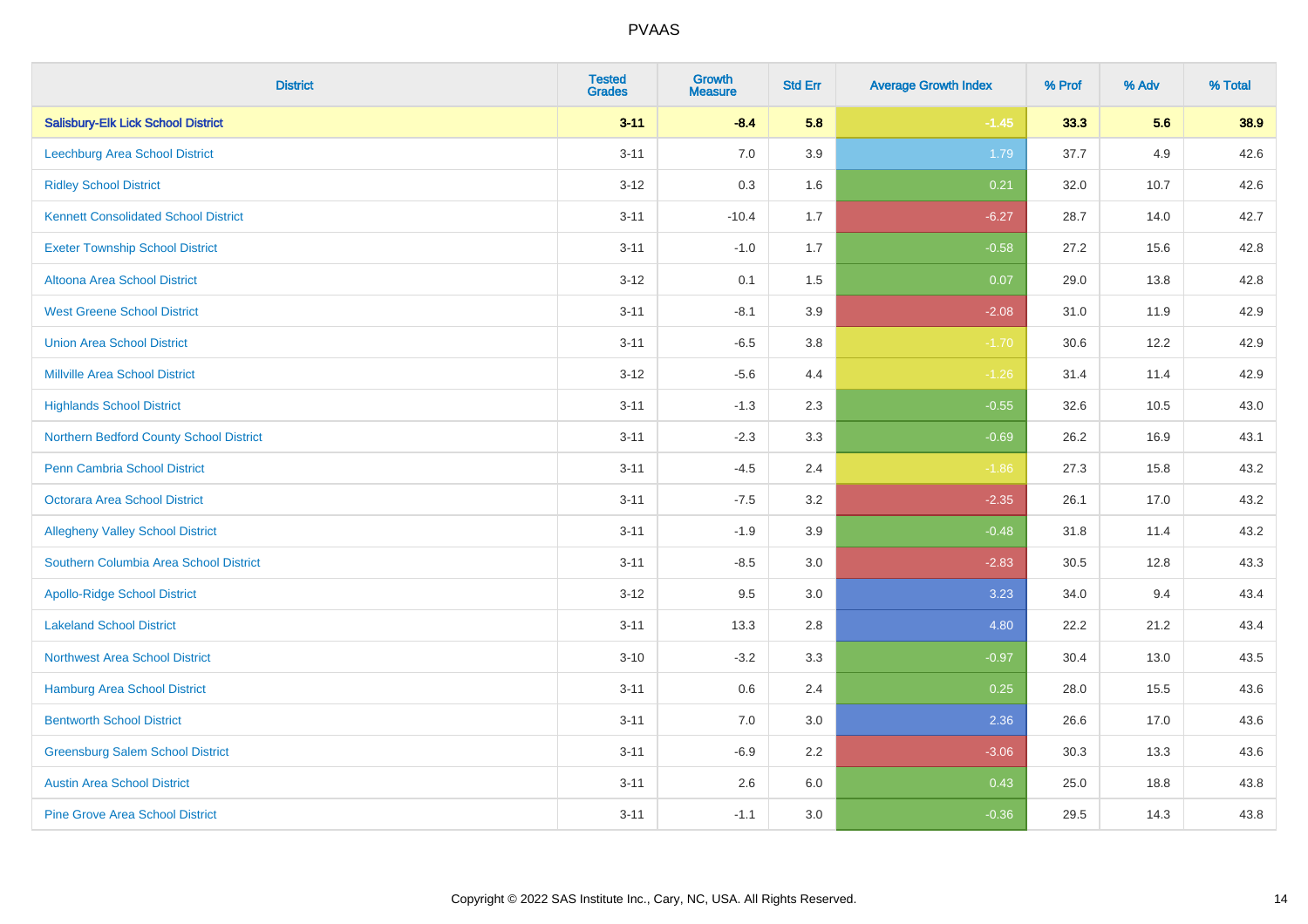| <b>District</b>                           | <b>Tested</b><br><b>Grades</b> | <b>Growth</b><br><b>Measure</b> | <b>Std Err</b> | <b>Average Growth Index</b> | % Prof | % Adv | % Total |
|-------------------------------------------|--------------------------------|---------------------------------|----------------|-----------------------------|--------|-------|---------|
| <b>Salisbury-Elk Lick School District</b> | $3 - 11$                       | $-8.4$                          | 5.8            | $-1.45$                     | 33.3   | 5.6   | 38.9    |
| <b>Agora Cyber Charter School</b>         | $3 - 11$                       | 14.6                            | 2.4            | 6.03                        | 24.7   | 19.5  | 44.2    |
| <b>Chestnut Ridge School District</b>     | $3 - 12$                       | 4.0                             | 2.9            | 1.38                        | 33.2   | 11.0  | 44.2    |
| <b>Susquenita School District</b>         | $3 - 11$                       | $-5.9$                          | 2.6            | $-2.28$                     | 30.6   | 13.9  | 44.4    |
| <b>Smethport Area School District</b>     | $3 - 12$                       | 5.8                             | 3.8            | 1.52                        | 24.6   | 20.0  | 44.6    |
| <b>Fort Cherry School District</b>        | $3 - 10$                       | $-0.7$                          | 3.1            | $-0.21$                     | 30.6   | 14.1  | 44.7    |
| <b>Steel Valley School District</b>       | $3 - 11$                       | 11.1                            | 3.3            | 3.33                        | 34.8   | 10.1  | 44.9    |
| <b>Elizabeth Forward School District</b>  | $3 - 11$                       | $-5.5$                          | 2.5            | $-2.25$                     | 32.2   | 12.8  | 45.0    |
| <b>Shaler Area School District</b>        | $3 - 11$                       | $-2.1$                          | 1.8            | $-1.18$                     | 32.0   | 13.0  | 45.0    |
| <b>Clarion Area School District</b>       | $3 - 11$                       | 3.2                             | 3.7            | 0.88                        | 31.7   | 13.3  | 45.0    |
| <b>South Park School District</b>         | $3 - 11$                       | $-8.8$                          | 2.5            | $-3.46$                     | 28.1   | 17.0  | 45.2    |
| Huntingdon Area School District           | $3 - 11$                       | 5.8                             | 2.6            | 2.28                        | 27.8   | 17.4  | 45.2    |
| <b>Upper Perkiomen School District</b>    | $3 - 11$                       | 5.7                             | 1.9            | 3.04                        | 25.4   | 19.9  | 45.4    |
| <b>Burrell School District</b>            | $3 - 11$                       | $-1.5$                          | 3.3            | $-0.44$                     | 27.8   | 17.7  | 45.6    |
| <b>Mohawk Area School District</b>        | $3 - 11$                       | $-10.5$                         | 2.8            | $-3.75$                     | 35.1   | 10.6  | 45.7    |
| <b>Hatboro-Horsham School District</b>    | $3 - 11$                       | $-2.7$                          | 1.6            | $-1.65$                     | 27.9   | 17.9  | 45.8    |
| Mifflinburg Area School District          | $3 - 11$                       | $-6.0$                          | 2.1            | $-2.87$                     | 32.7   | 13.3  | 46.0    |
| <b>Laurel School District</b>             | $3 - 11$                       | 13.0                            | 3.1            | 4.19                        | 30.3   | 15.7  | 46.1    |
| <b>Northwestern School District</b>       | $3 - 11$                       | $-14.6$                         | 3.2            | $-4.51$                     | 32.5   | 13.7  | 46.2    |
| <b>North Star School District</b>         | $3 - 11$                       | 1.1                             | 3.3            | 0.34                        | 26.2   | 20.0  | 46.2    |
| <b>North Hills School District</b>        | $3 - 11$                       | $-15.8$                         | 1.8            | $-8.84$                     | 26.4   | 19.8  | 46.2    |
| <b>Shippensburg Area School District</b>  | $3 - 11$                       | $0.5\,$                         | 1.8            | 0.26                        | 23.5   | 22.8  | 46.3    |
| <b>Otto-Eldred School District</b>        | $3 - 11$                       | $-0.5$                          | 3.5            | $-0.13$                     | 35.8   | 10.5  | 46.3    |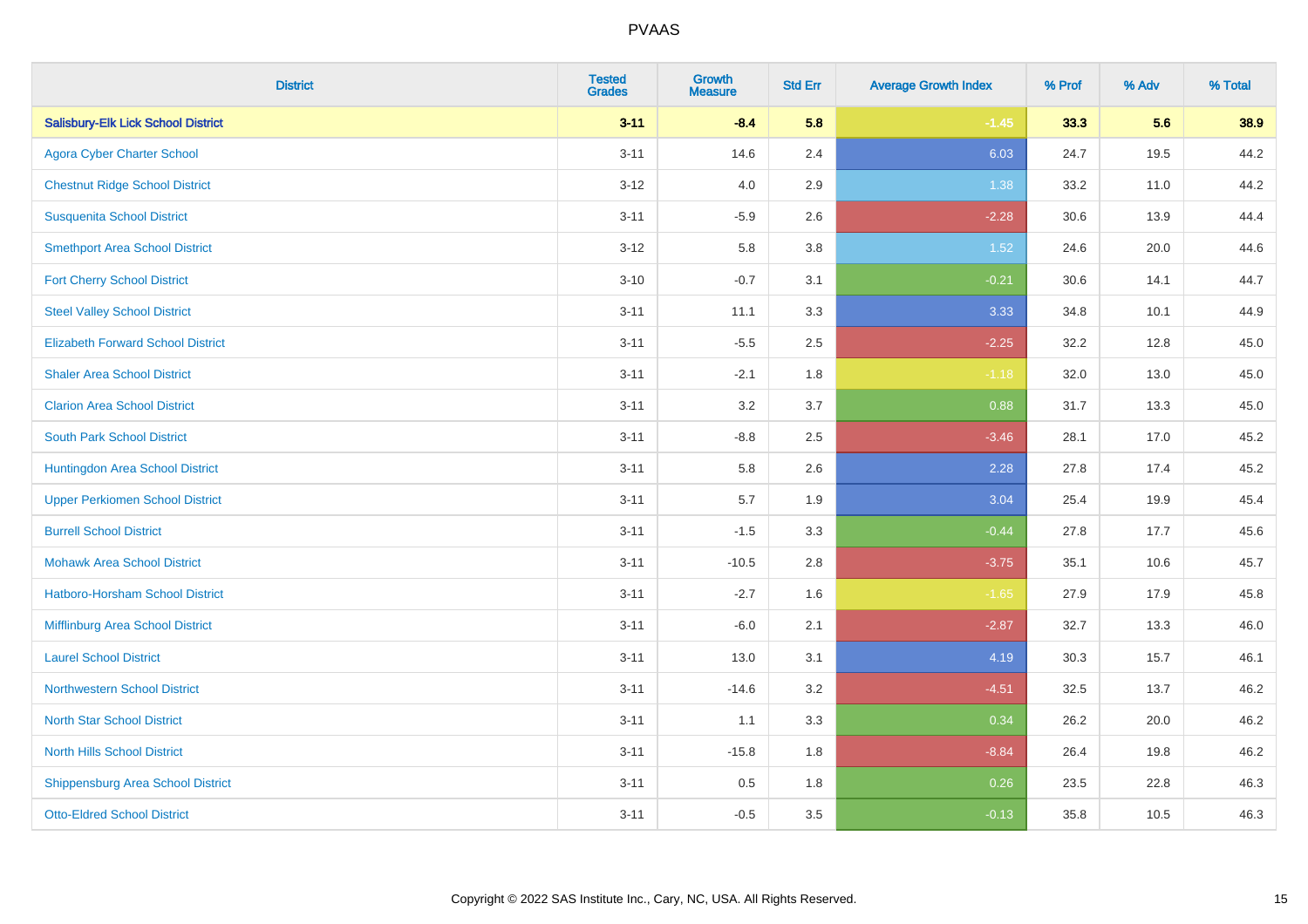| <b>District</b>                           | <b>Tested</b><br><b>Grades</b> | <b>Growth</b><br><b>Measure</b> | <b>Std Err</b> | <b>Average Growth Index</b> | % Prof | % Adv | % Total |
|-------------------------------------------|--------------------------------|---------------------------------|----------------|-----------------------------|--------|-------|---------|
| <b>Salisbury-Elk Lick School District</b> | $3 - 11$                       | $-8.4$                          | 5.8            | $-1.45$                     | 33.3   | 5.6   | 38.9    |
| <b>Jamestown Area School District</b>     | $3 - 11$                       | $-9.5$                          | 4.1            | $-2.33$                     | 41.5   | 4.9   | 46.3    |
| <b>Eastern York School District</b>       | $3 - 11$                       | $-6.2$                          | 2.3            | $-2.70$                     | 27.8   | 18.5  | 46.4    |
| <b>MaST Community Charter School</b>      | $3 - 10$                       | $-0.9$                          | 2.5            | $-0.34$                     | 25.0   | 21.6  | 46.6    |
| <b>Baldwin-Whitehall School District</b>  | $3 - 11$                       | $-5.5$                          | 1.9            | $-2.93$                     | 32.0   | 14.7  | 46.7    |
| <b>Hopewell Area School District</b>      | $3 - 11$                       | 0.8                             | 2.6            | 0.31                        | 34.5   | 12.4  | 46.9    |
| Renaissance Academy Charter School        | $3 - 11$                       | $-5.6$                          | 3.1            | $-1.79$                     | 28.4   | 18.5  | 46.9    |
| <b>Western Wayne School District</b>      | $3 - 11$                       | 3.6                             | 2.6            | 1.39                        | 30.8   | 16.2  | 47.0    |
| <b>West Shore School District</b>         | $3 - 12$                       | 2.2                             | 1.3            | 1.68                        | 31.8   | 15.2  | 47.1    |
| <b>Penn Manor School District</b>         | $3 - 11$                       | 7.1                             | 1.5            | 4.82                        | 26.7   | 20.5  | 47.2    |
| <b>Karns City Area School District</b>    | $3 - 11$                       | $-7.2$                          | 2.6            | $-2.71$                     | 26.4   | 20.8  | 47.2    |
| <b>Athens Area School District</b>        | $3 - 11$                       | 2.6                             | 2.3            | 1.11                        | 34.9   | 12.3  | 47.3    |
| <b>Bald Eagle Area School District</b>    | $3 - 11$                       | 7.6                             | 2.5            | 3.00                        | 31.6   | 15.6  | 47.3    |
| <b>Hempfield Area School District</b>     | $3 - 12$                       | $-10.2$                         | 1.6            | $-6.37$                     | 28.1   | 19.2  | 47.3    |
| <b>Carlisle Area School District</b>      | $3 - 11$                       | $-5.2$                          | 1.7            | $-2.99$                     | 28.0   | 19.3  | 47.3    |
| <b>Everett Area School District</b>       | $3 - 11$                       | $-1.1$                          | 3.1            | $-0.34$                     | 34.2   | 13.2  | 47.4    |
| Johnsonburg Area School District          | $3 - 11$                       | 5.0                             | 3.9            | 1.27                        | 35.5   | 11.8  | 47.4    |
| <b>Wallenpaupack Area School District</b> | $3 - 11$                       | 8.8                             | 2.1            | 4.28                        | 28.5   | 18.9  | 47.4    |
| <b>West Perry School District</b>         | $3 - 11$                       | 11.0                            | 2.3            | 4.76                        | 26.9   | 20.5  | 47.4    |
| Northern York County School District      | $3 - 11$                       | 8.4                             | 1.8            | 4.63                        | 24.3   | 23.1  | 47.4    |
| <b>South Middleton School District</b>    | $3 - 11$                       | 4.4                             | 2.2            | 1.95                        | 31.1   | 16.4  | 47.5    |
| <b>Punxsutawney Area School District</b>  | $3 - 11$                       | 15.8                            | 2.7            | 5.83                        | 18.6   | 29.0  | 47.6    |
| <b>Portage Area School District</b>       | $3 - 10$                       | $-0.5$                          | 3.3            | $-0.14$                     | 27.0   | 20.6  | 47.6    |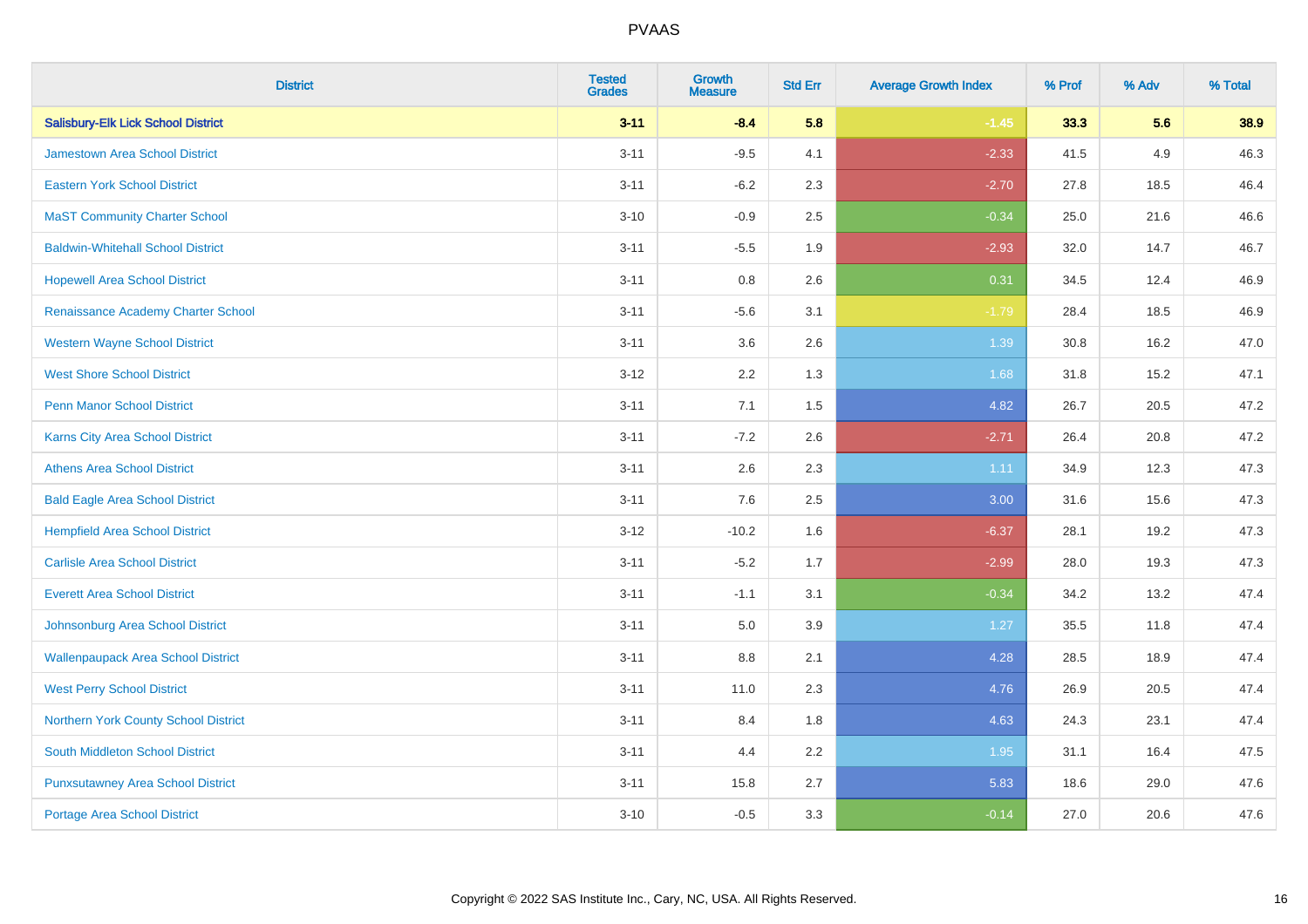| <b>District</b>                                    | <b>Tested</b><br><b>Grades</b> | <b>Growth</b><br><b>Measure</b> | <b>Std Err</b> | <b>Average Growth Index</b> | % Prof | % Adv | % Total |
|----------------------------------------------------|--------------------------------|---------------------------------|----------------|-----------------------------|--------|-------|---------|
| <b>Salisbury-Elk Lick School District</b>          | $3 - 11$                       | $-8.4$                          | 5.8            | $-1.45$                     | 33.3   | 5.6   | 38.9    |
| Northampton Area School District                   | $3 - 11$                       | 3.2                             | 1.5            | 2.05                        | 29.8   | 17.9  | 47.7    |
| <b>Hollidaysburg Area School District</b>          | $3 - 11$                       | $-2.7$                          | 1.6            | $-1.64$                     | 32.6   | 15.2  | 47.8    |
| <b>Tunkhannock Area School District</b>            | $3 - 11$                       | 1.4                             | 2.0            | 0.71                        | 29.8   | 18.1  | 47.9    |
| <b>Bradford Area School District</b>               | $3 - 12$                       | $-1.8$                          | 2.3            | $-0.79$                     | 31.2   | 16.7  | 47.9    |
| <b>Penncrest School District</b>                   | $3 - 11$                       | $6.0\,$                         | 1.9            | 3.24                        | 31.1   | 16.9  | 48.0    |
| <b>Westmont Hilltop School District</b>            | $3 - 11$                       | $-1.0$                          | 2.8            | $-0.36$                     | 33.3   | 14.7  | 48.0    |
| <b>Reach Cyber Charter School</b>                  | $3 - 11$                       | 1.4                             | 3.6            | 0.40                        | 32.9   | 15.2  | 48.1    |
| <b>Palisades School District</b>                   | $3 - 11$                       | 7.7                             | 2.9            | 2.66                        | 27.8   | 20.3  | 48.1    |
| <b>Lincoln Park Performing Arts Charter School</b> | $7 - 11$                       | $-14.9$                         | 2.7            | $-5.45$                     | 39.3   | 8.9   | 48.2    |
| <b>Clarion-Limestone Area School District</b>      | $3-12$                         | $-10.0$                         | 3.6            | $-2.76$                     | 28.3   | 20.0  | 48.3    |
| <b>Lake-Lehman School District</b>                 | $3 - 11$                       | 14.9                            | 2.8            | 5.34                        | 25.8   | 22.5  | 48.3    |
| <b>Gettysburg Area School District</b>             | $3 - 11$                       | $-6.0$                          | 2.0            | $-3.02$                     | 28.8   | 19.6  | 48.5    |
| <b>Annville-Cleona School District</b>             | $3-12$                         | 1.1                             | 2.4            | 0.45                        | 34.8   | 13.6  | 48.5    |
| <b>Palmerton Area School District</b>              | $3 - 11$                       | $-0.9$                          | 2.7            | $-0.34$                     | 34.3   | 14.3  | 48.6    |
| <b>Cornwall-Lebanon School District</b>            | $3 - 11$                       | 8.2                             | 1.6            | 5.24                        | 28.0   | 20.5  | 48.6    |
| <b>Girard School District</b>                      | $3 - 11$                       | $-12.3$                         | 2.6            | $-4.76$                     | 29.7   | 18.9  | 48.6    |
| <b>Stroudsburg Area School District</b>            | $3 - 11$                       | 7.5                             | 1.6            | 4.70                        | 30.4   | 18.3  | 48.7    |
| <b>Ephrata Area School District</b>                | $3 - 11$                       | $6.8\,$                         | 1.7            | 4.08                        | 31.6   | 17.1  | 48.8    |
| <b>Fort Leboeuf School District</b>                | $3 - 11$                       | 3.5                             | 2.2            | 1.58                        | 32.0   | 16.8  | 48.8    |
| <b>Southmoreland School District</b>               | $3 - 11$                       | $-12.5$                         | 3.1            | $-4.04$                     | 33.3   | 15.5  | 48.8    |
| <b>Western Beaver County School District</b>       | $3 - 11$                       | $-9.3$                          | 4.2            | $-2.20$                     | 45.1   | 3.9   | 49.0    |
| <b>Newport School District</b>                     | $3-12$                         | 3.8                             | 3.3            | 1.17                        | 38.8   | 10.4  | 49.2    |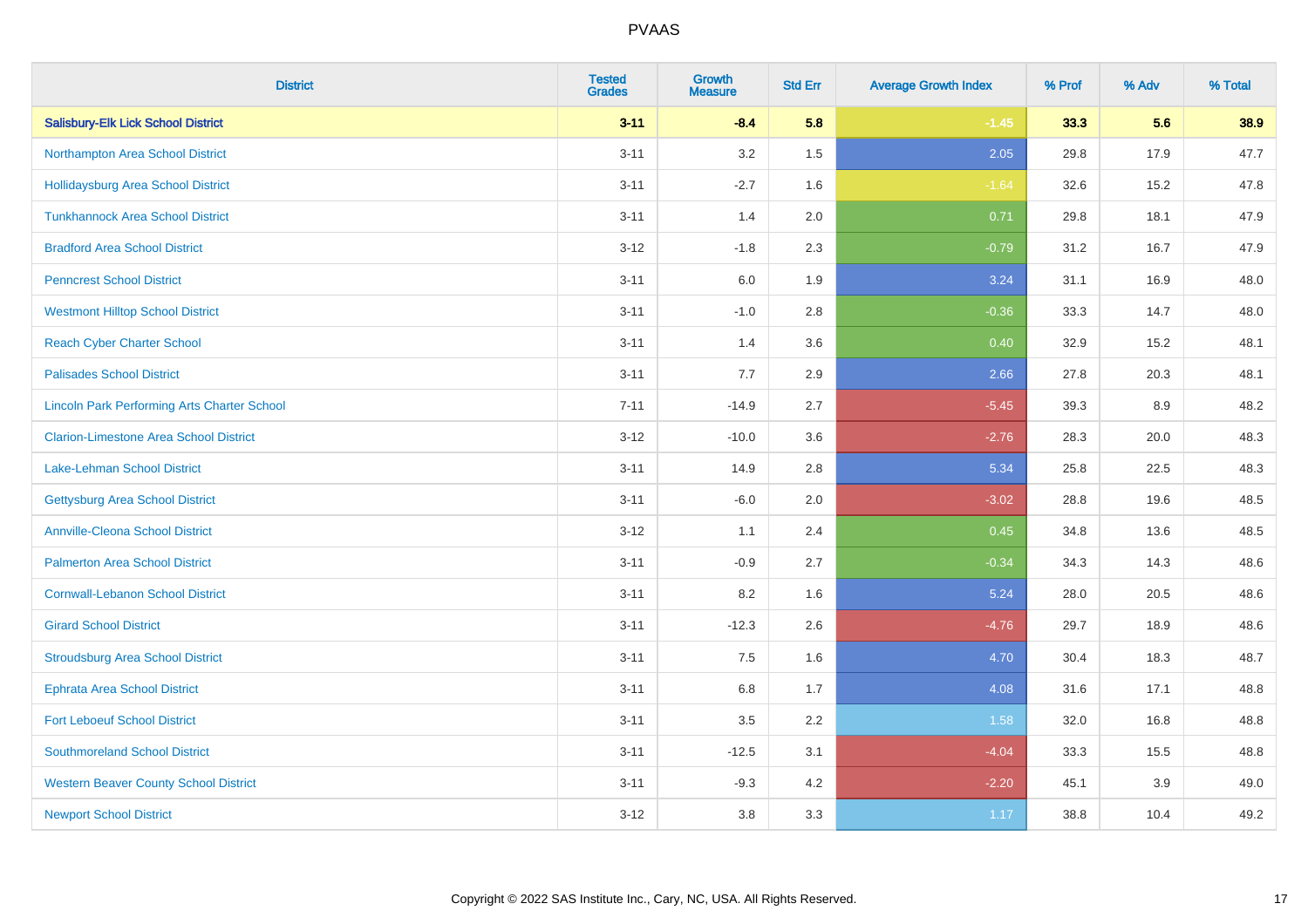| <b>District</b>                           | <b>Tested</b><br><b>Grades</b> | <b>Growth</b><br><b>Measure</b> | <b>Std Err</b> | <b>Average Growth Index</b> | % Prof | % Adv | % Total |
|-------------------------------------------|--------------------------------|---------------------------------|----------------|-----------------------------|--------|-------|---------|
| <b>Salisbury-Elk Lick School District</b> | $3 - 11$                       | $-8.4$                          | 5.8            | $-1.45$                     | 33.3   | 5.6   | 38.9    |
| <b>Iroquois School District</b>           | $3 - 11$                       | 13.6                            | $2.8\,$        | 4.83                        | 33.3   | 16.0  | 49.4    |
| <b>Middletown Area School District</b>    | $3 - 11$                       | $-3.4$                          | 2.4            | $-1.44$                     | 34.3   | 15.2  | 49.4    |
| <b>Waynesboro Area School District</b>    | $3-12$                         | $3.0\,$                         | 1.8            | 1.67                        | 26.0   | 23.5  | 49.5    |
| <b>General Mclane School District</b>     | $3 - 11$                       | $-10.7$                         | 2.4            | $-4.40$                     | 34.0   | 15.6  | 49.6    |
| <b>Valley View School District</b>        | $3 - 11$                       | 9.3                             | 2.2            | 4.18                        | 26.6   | 23.1  | 49.7    |
| <b>Avonworth School District</b>          | $3 - 10$                       | $-6.2$                          | 2.3            | $-2.68$                     | 35.9   | 14.1  | 50.0    |
| <b>Schuylkill Valley School District</b>  | $3 - 11$                       | $-1.0$                          | 2.2            | $-0.47$                     | 29.8   | 20.2  | 50.0    |
| <b>Fairfield Area School District</b>     | $3 - 11$                       | $-0.5$                          | 3.6            | $-0.13$                     | 43.9   | 6.1   | 50.0    |
| <b>Wilson Area School District</b>        | $3 - 11$                       | $-0.3$                          | 2.4            | $-0.12$                     | 35.4   | 14.6  | 50.0    |
| South Williamsport Area School District   | $3 - 10$                       | 0.9                             | 3.1            | 0.31                        | 38.4   | 11.6  | 50.0    |
| <b>Upper Adams School District</b>        | $3 - 11$                       | 0.9                             | 2.5            | 0.37                        | 33.0   | 17.0  | 50.0    |
| <b>Bellefonte Area School District</b>    | $3 - 11$                       | 6.7                             | 2.0            | 3.34                        | 28.8   | 21.5  | 50.2    |
| <b>Mifflin County School District</b>     | $3 - 11$                       | 12.3                            | 1.6            | 7.69                        | 35.1   | 15.1  | 50.3    |
| 21st Century Cyber Charter School         | $6 - 12$                       | 6.6                             | 2.1            | 3.16                        | 29.0   | 21.8  | 50.8    |
| <b>Warrior Run School District</b>        | $3 - 11$                       | 10.5                            | 2.7            | 3.86                        | 34.1   | 16.8  | 50.9    |
| <b>Halifax Area School District</b>       | $3 - 11$                       | 5.8                             | 3.5            | 1.64                        | 32.1   | 18.9  | 50.9    |
| Daniel Boone Area School District         | $3 - 12$                       | 0.9                             | 1.9            | 0.46                        | 28.9   | 22.0  | 51.0    |
| Pennsylvania Virtual Charter School       | $3 - 11$                       | 4.4                             | 3.4            | 1.31                        | 29.8   | 21.2  | 51.0    |
| <b>Riverview School District</b>          | $3 - 11$                       | $-13.0$                         | 4.0            | $-3.29$                     | 43.1   | 7.8   | 51.0    |
| <b>Kane Area School District</b>          | $3 - 10$                       | 8.8                             | 2.9            | 3.07                        | 31.4   | 19.8  | 51.2    |
| Mechanicsburg Area School District        | $3 - 11$                       | $-5.7$                          | 1.6            | $-3.48$                     | 35.1   | 16.0  | 51.2    |
| <b>Windber Area School District</b>       | $3 - 11$                       | $-11.9$                         | 3.0            | $-3.94$                     | 41.0   | 10.3  | 51.3    |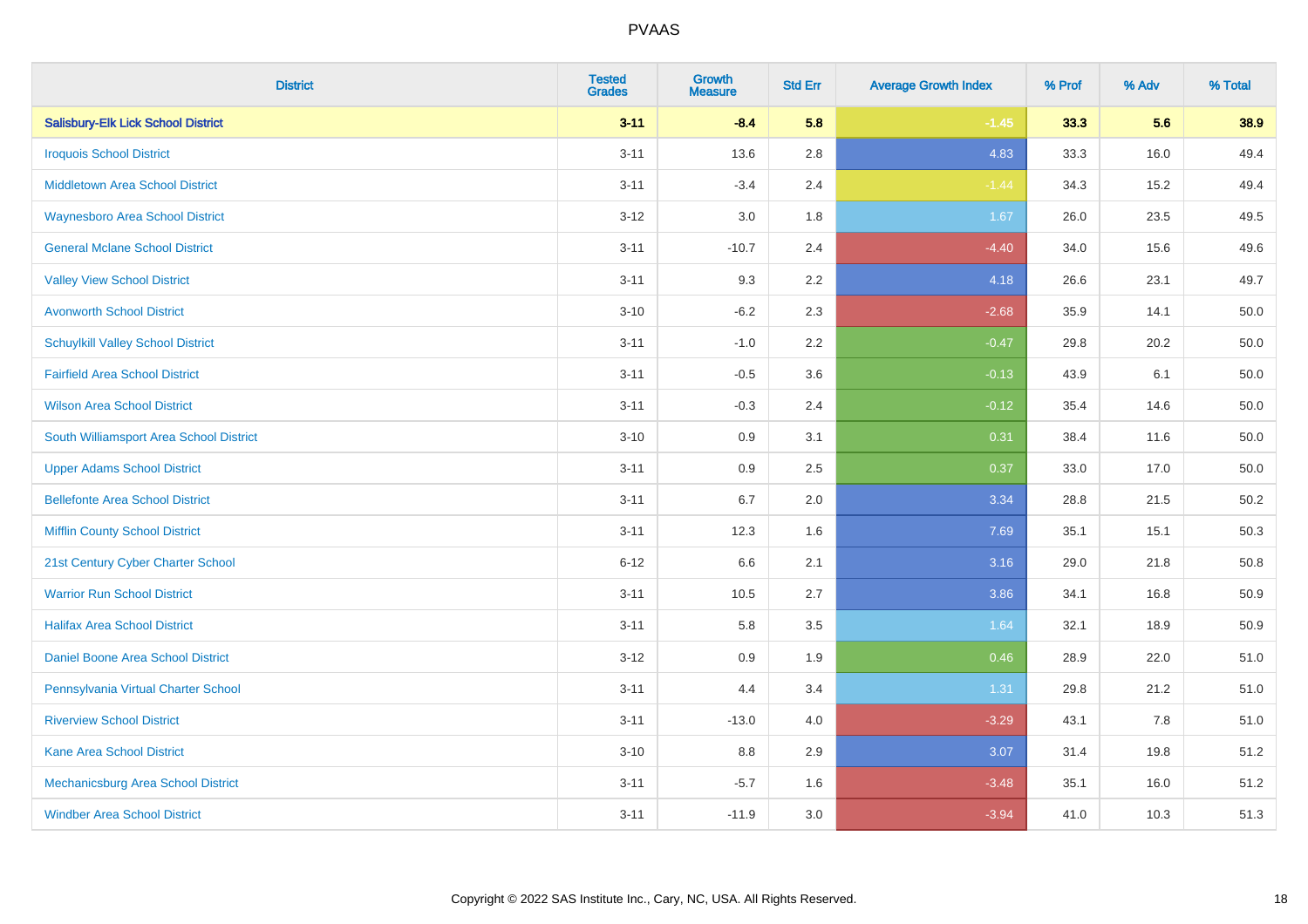| <b>District</b>                                 | <b>Tested</b><br><b>Grades</b> | <b>Growth</b><br><b>Measure</b> | <b>Std Err</b> | <b>Average Growth Index</b> | % Prof | % Adv | % Total |
|-------------------------------------------------|--------------------------------|---------------------------------|----------------|-----------------------------|--------|-------|---------|
| <b>Salisbury-Elk Lick School District</b>       | $3 - 11$                       | $-8.4$                          | 5.8            | $-1.45$                     | 33.3   | 5.6   | 38.9    |
| <b>Sullivan County School District</b>          | $3 - 10$                       | 2.5                             | 4.3            | 0.58                        | 43.6   | 7.7   | 51.3    |
| <b>Sayre Area School District</b>               | $3 - 11$                       | 5.8                             | 3.2            | 1.81                        | 30.3   | 21.0  | 51.3    |
| <b>Upper Moreland Township School District</b>  | $3 - 11$                       | 1.1                             | 2.0            | 0.56                        | 24.8   | 26.6  | 51.3    |
| <b>Wyalusing Area School District</b>           | $3-12$                         | 5.7                             | 3.2            | 1.78                        | 38.6   | 12.9  | 51.4    |
| <b>Bedford Area School District</b>             | $3 - 11$                       | 6.4                             | 2.4            | 2.68                        | 31.0   | 20.6  | 51.6    |
| <b>Dover Area School District</b>               | $3 - 12$                       | 7.1                             | 1.9            | 3.78                        | 33.0   | 18.7  | 51.7    |
| <b>Tamaqua Area School District</b>             | $3 - 12$                       | 6.5                             | 2.4            | 2.72                        | 34.3   | 17.5  | 51.8    |
| <b>Glendale School District</b>                 | $3 - 10$                       | 7.9                             | 3.5            | 2.25                        | 42.6   | 9.3   | 51.8    |
| South Side Area School District                 | $3 - 11$                       | $-0.6$                          | 3.1            | $-0.19$                     | 24.0   | 28.0  | 52.0    |
| Pen Argyl Area School District                  | $3 - 12$                       | 12.8                            | 2.5            | 5.10                        | 28.5   | 23.8  | 52.3    |
| <b>Allegheny-Clarion Valley School District</b> | $3 - 10$                       | 12.3                            | 4.1            | 3.03                        | 33.3   | 19.0  | 52.4    |
| Pocono Mountain School District                 | $3-12$                         | $-4.3$                          | 1.8            | $-2.43$                     | 35.5   | 17.1  | 52.6    |
| <b>Albert Gallatin Area School District</b>     | $3 - 11$                       | $-1.7$                          | 2.3            | $-0.72$                     | 31.9   | 20.7  | 52.7    |
| <b>Slippery Rock Area School District</b>       | $3 - 11$                       | $-3.8$                          | 2.5            | $-1.56$                     | 30.8   | 21.9  | 52.7    |
| Jersey Shore Area School District               | $3 - 11$                       | 0.7                             | 2.5            | 0.27                        | 39.3   | 13.6  | 52.9    |
| Penns Valley Area School District               | $3-12$                         | 14.1                            | 2.6            | 5.33                        | 29.6   | 23.3  | 52.9    |
| <b>Spring Grove Area School District</b>        | $3 - 11$                       | 3.9                             | 2.0            | 1.90                        | 30.0   | 23.0  | 53.0    |
| <b>Greencastle-Antrim School District</b>       | $3 - 11$                       | $-0.3$                          | 2.0            | $-0.14$                     | 30.9   | 22.2  | 53.1    |
| <b>Kutztown Area School District</b>            | $3 - 12$                       | 9.3                             | 2.8            | 3.34                        | 38.5   | 14.6  | 53.2    |
| <b>Boyertown Area School District</b>           | $3 - 11$                       | $-2.9$                          | 1.4            | $-2.06$                     | 30.8   | 22.6  | 53.4    |
| <b>South Eastern School District</b>            | $3 - 11$                       | $-1.0$                          | 1.8            | $-0.55$                     | 36.4   | 17.1  | 53.5    |
| <b>Greater Latrobe School District</b>          | $3 - 11$                       | $-14.1$                         | 2.0            | $-7.14$                     | 41.0   | 12.6  | 53.6    |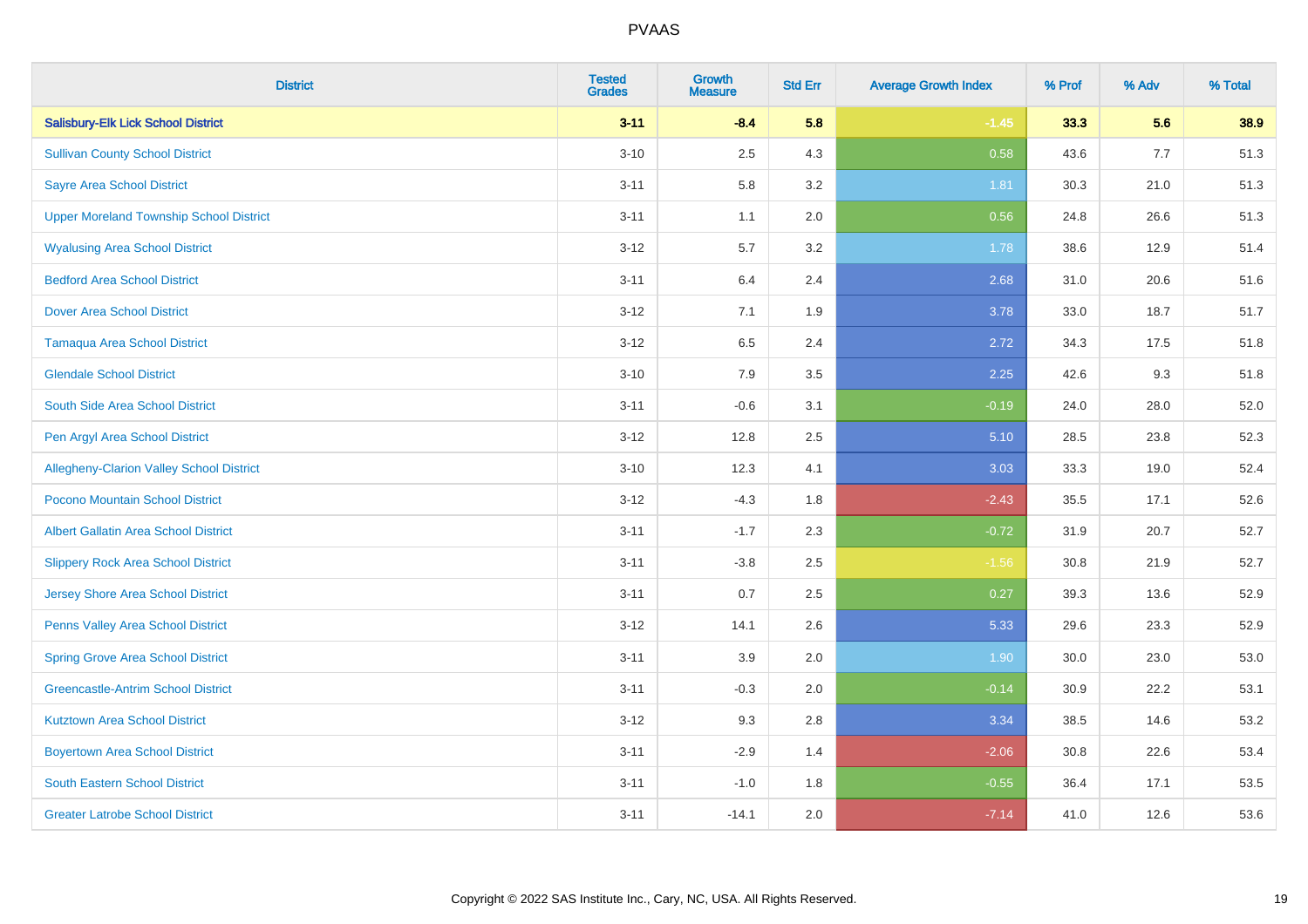| <b>District</b>                             | <b>Tested</b><br><b>Grades</b> | <b>Growth</b><br><b>Measure</b> | <b>Std Err</b> | <b>Average Growth Index</b> | % Prof | % Adv | % Total |
|---------------------------------------------|--------------------------------|---------------------------------|----------------|-----------------------------|--------|-------|---------|
| <b>Salisbury-Elk Lick School District</b>   | $3 - 11$                       | $-8.4$                          | 5.8            | $-1.45$                     | 33.3   | 5.6   | 38.9    |
| <b>Midd-West School District</b>            | $3 - 11$                       | 3.6                             | 2.6            | 1.42                        | 28.6   | 25.0  | 53.6    |
| <b>Beaver Area School District</b>          | $3 - 10$                       | $-3.0$                          | 2.5            | $-1.16$                     | 25.8   | 27.8  | 53.6    |
| Saint Marys Area School District            | $3 - 11$                       | $6.0\,$                         | 2.2            | 2.69                        | 35.4   | 18.3  | 53.7    |
| <b>Wyomissing Area School District</b>      | $3 - 12$                       | $-2.4$                          | 2.6            | $-0.92$                     | 25.6   | 28.1  | 53.7    |
| <b>Northeastern York School District</b>    | $3 - 11$                       | 3.8                             | 1.8            | 2.11                        | 32.7   | 21.0  | 53.7    |
| East Pennsboro Area School District         | $3 - 11$                       | 4.8                             | 2.1            | 2.26                        | 36.8   | 16.9  | 53.7    |
| <b>Nazareth Area School District</b>        | $3 - 11$                       | $-2.5$                          | 1.7            | $-1.53$                     | 29.2   | 24.6  | 53.8    |
| <b>Quakertown Community School District</b> | $3 - 12$                       | $-4.3$                          | 1.5            | $-2.79$                     | 33.8   | 20.1  | 53.8    |
| <b>Lakeview School District</b>             | $3 - 11$                       | $-1.9$                          | 3.5            | $-0.53$                     | 41.5   | 12.3  | 53.8    |
| <b>Red Lion Area School District</b>        | $3 - 11$                       | 4.5                             | 1.9            | 2.31                        | 32.3   | 21.5  | 53.8    |
| <b>Chichester School District</b>           | $3 - 11$                       | $-1.8$                          | 4.2            | $-0.44$                     | 40.0   | 14.0  | 54.0    |
| <b>Whitehall-Coplay School District</b>     | $3 - 11$                       | 11.8                            | 1.7            | 7.06                        | 32.3   | 21.7  | 54.0    |
| <b>Gateway School District</b>              | $3 - 11$                       | 3.1                             | 2.0            | 1.55                        | 35.7   | 18.5  | 54.2    |
| <b>Dubois Area School District</b>          | $3 - 11$                       | $-2.8$                          | 2.0            | $-1.37$                     | 35.5   | 19.0  | 54.6    |
| <b>Dallas School District</b>               | $3 - 11$                       | 8.1                             | 2.1            | 3.87                        | 32.4   | 22.4  | 54.8    |
| <b>Crestwood School District</b>            | $3 - 11$                       | $-3.4$                          | 2.2            | $-1.52$                     | 33.1   | 21.7  | 54.9    |
| <b>Brockway Area School District</b>        | $3 - 11$                       | $-0.4$                          | 3.5            | $-0.11$                     | 41.2   | 13.8  | 55.0    |
| <b>United School District</b>               | $3 - 11$                       | 6.3                             | 3.3            | 1.89                        | 38.8   | 16.3  | 55.0    |
| <b>Neshaminy School District</b>            | $3 - 11$                       | $8.6\,$                         | 1.3            | 6.56                        | 31.3   | 23.9  | 55.2    |
| Shenango Area School District               | $3 - 11$                       | 1.7                             | 3.2            | 0.52                        | 41.4   | 13.8  | 55.3    |
| <b>Blackhawk School District</b>            | $3 - 11$                       | 2.0                             | 2.3            | 0.87                        | 34.6   | 20.7  | 55.3    |
| <b>Bermudian Springs School District</b>    | $3 - 11$                       | 2.5                             | 2.4            | 1.05                        | 31.8   | 23.5  | 55.3    |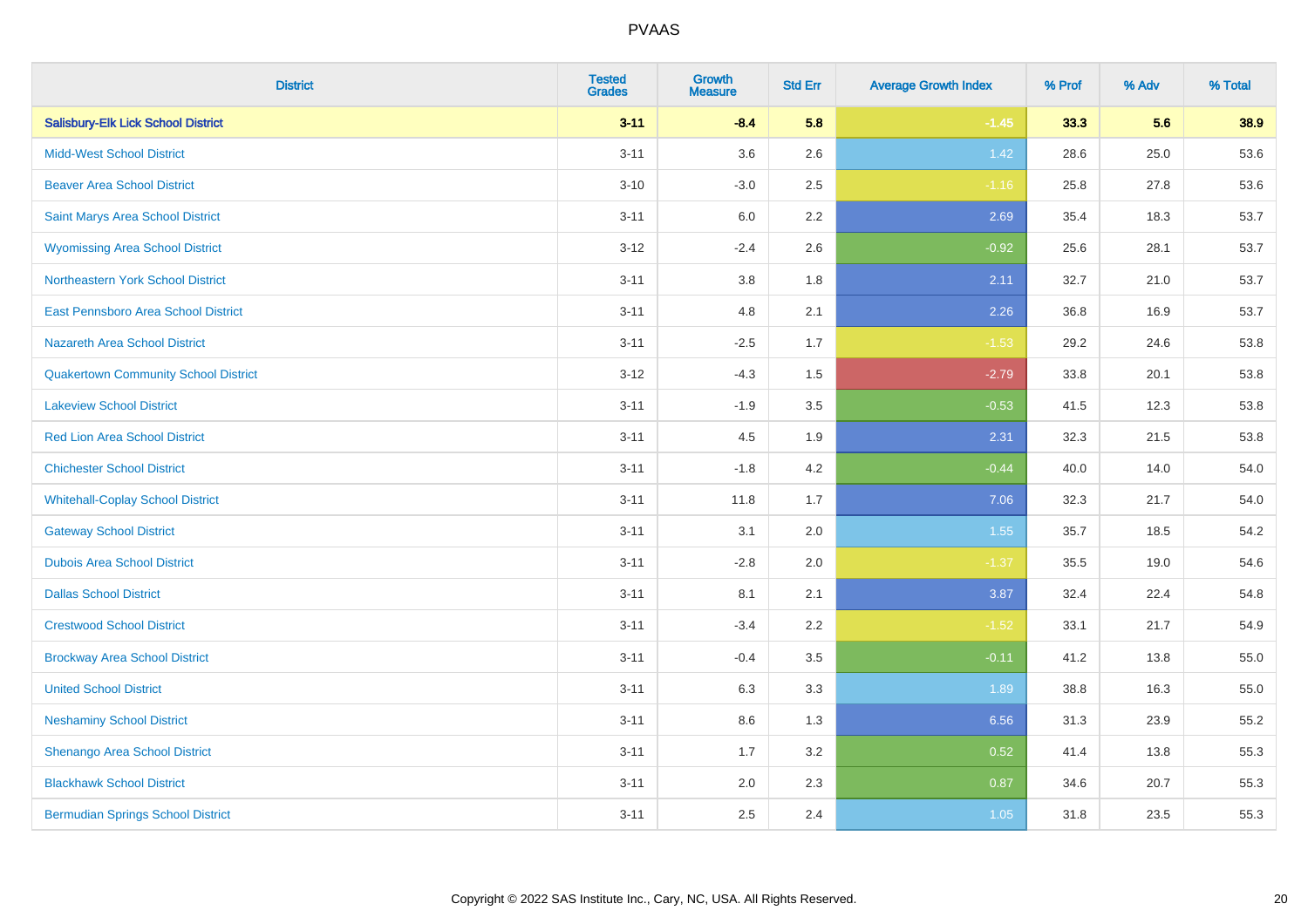| <b>District</b>                                | <b>Tested</b><br><b>Grades</b> | <b>Growth</b><br><b>Measure</b> | <b>Std Err</b> | <b>Average Growth Index</b> | % Prof | % Adv | % Total |
|------------------------------------------------|--------------------------------|---------------------------------|----------------|-----------------------------|--------|-------|---------|
| <b>Salisbury-Elk Lick School District</b>      | $3 - 11$                       | $-8.4$                          | 5.8            | $-1.45$                     | 33.3   | 5.6   | 38.9    |
| <b>Montour School District</b>                 | $3 - 11$                       | $-6.1$                          | 2.1            | $-2.95$                     | 31.8   | 23.6  | 55.3    |
| <b>Lehighton Area School District</b>          | $3 - 11$                       | 11.4                            | 2.4            | 4.84                        | 30.5   | 24.9  | 55.3    |
| <b>Central York School District</b>            | $3 - 12$                       | 12.9                            | 1.5            | 8.64                        | 31.4   | 24.1  | 55.5    |
| <b>Galeton Area School District</b>            | $3 - 11$                       | 5.4                             | 5.4            | 1.01                        | 33.3   | 22.2  | 55.6    |
| <b>Homer-Center School District</b>            | $3 - 11$                       | $8.8\,$                         | 3.5            | 2.53                        | 38.0   | 17.7  | 55.8    |
| <b>South Western School District</b>           | $3 - 12$                       | 2.5                             | 1.7            | 1.48                        | 36.2   | 19.7  | 55.9    |
| <b>Wilson School District</b>                  | $3 - 12$                       | 0.5                             | 1.5            | 0.32                        | 30.4   | 25.5  | 55.9    |
| <b>Wilmington Area School District</b>         | $3 - 11$                       | 11.1                            | 3.3            | 3.37                        | 29.8   | 26.2  | 56.0    |
| <b>York Suburban School District</b>           | $3 - 11$                       | 7.4                             | 2.1            | 3.55                        | 24.9   | 31.2  | 56.1    |
| <b>Brandywine Heights Area School District</b> | $3 - 11$                       | 5.8                             | 2.6            | 2.27                        | 27.7   | 28.6  | 56.2    |
| <b>Central Valley School District</b>          | $3 - 10$                       | 4.7                             | 2.6            | 1.83                        | 37.8   | 18.5  | 56.3    |
| <b>Muncy School District</b>                   | $3 - 11$                       | 6.9                             | 3.3            | 2.12                        | 37.6   | 18.8  | 56.4    |
| <b>North East School District</b>              | $3 - 11$                       | $-5.3$                          | 2.7            | $-1.97$                     | 31.7   | 24.8  | 56.4    |
| <b>Wissahickon School District</b>             | $3 - 10$                       | $-5.3$                          | 1.7            | $-3.14$                     | 27.5   | 29.0  | 56.6    |
| <b>Blue Mountain School District</b>           | $3 - 10$                       | 12.2                            | 2.1            | 5.81                        | 30.7   | 26.1  | 56.8    |
| <b>Springfield School District</b>             | $3 - 11$                       | 1.2                             | 1.7            | 0.69                        | 31.8   | 25.2  | 56.9    |
| <b>South Butler County School District</b>     | $3 - 10$                       | 6.3                             | 2.2            | 2.80                        | 37.8   | 19.2  | 57.0    |
| <b>Montoursville Area School District</b>      | $3 - 12$                       | $-8.4$                          | 2.6            | $-3.17$                     | 38.8   | 18.2  | 57.0    |
| <b>Belle Vernon Area School District</b>       | $3 - 11$                       | 11.1                            | 2.3            | 4.88                        | 31.6   | 25.4  | 57.1    |
| <b>Bloomsburg Area School District</b>         | $3 - 10$                       | 4.3                             | 3.4            | 1.26                        | 36.5   | 20.6  | 57.1    |
| <b>Spring Cove School District</b>             | $3 - 11$                       | 9.1                             | 2.4            | 3.77                        | 31.8   | 25.4  | 57.1    |
| <b>Donegal School District</b>                 | $3-12$                         | 5.9                             | 2.2            | 2.72                        | 34.1   | 23.1  | 57.2    |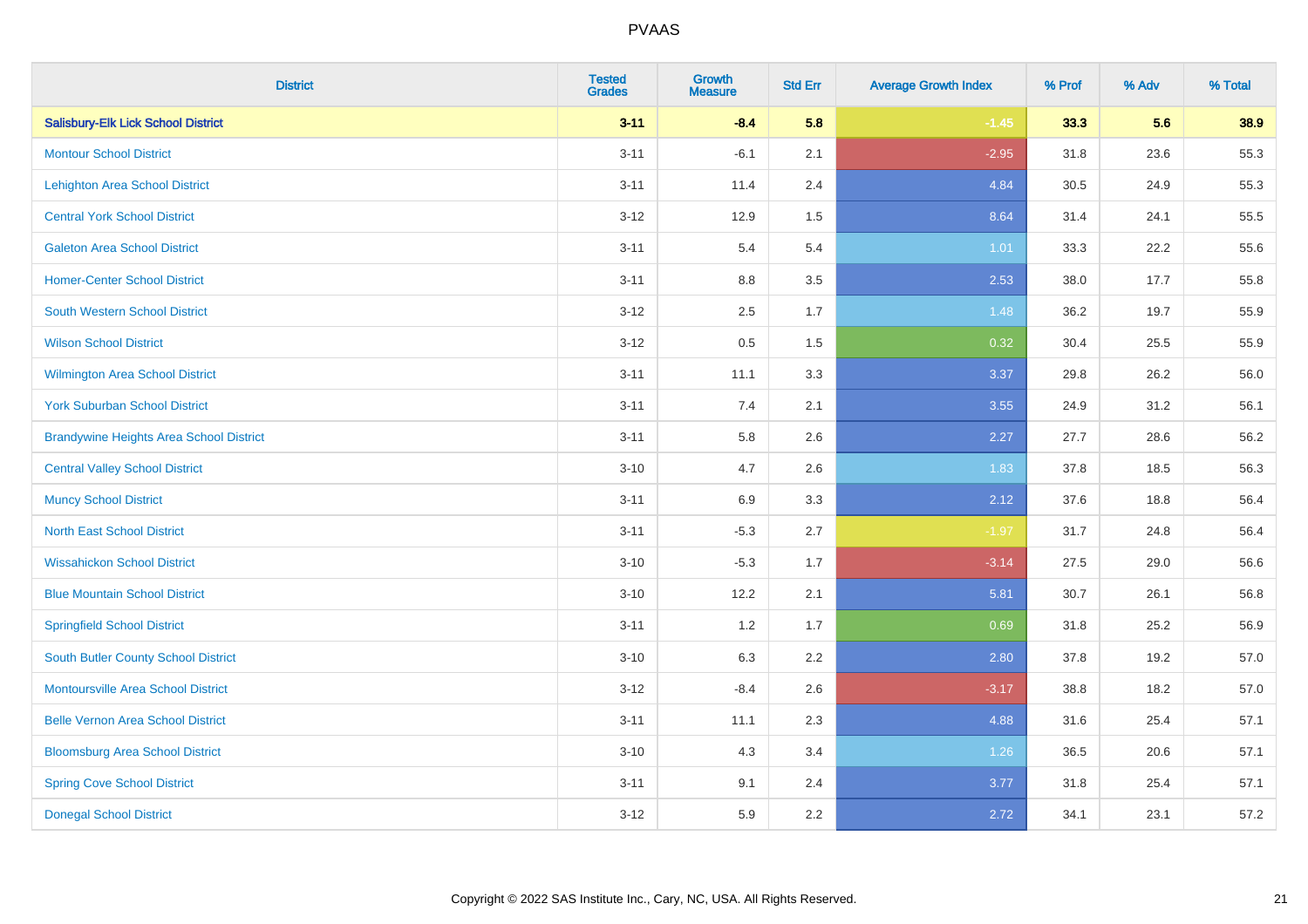| <b>District</b>                                 | <b>Tested</b><br><b>Grades</b> | <b>Growth</b><br><b>Measure</b> | <b>Std Err</b> | <b>Average Growth Index</b> | % Prof | % Adv | % Total |
|-------------------------------------------------|--------------------------------|---------------------------------|----------------|-----------------------------|--------|-------|---------|
| <b>Salisbury-Elk Lick School District</b>       | $3 - 11$                       | $-8.4$                          | 5.8            | $-1.45$                     | 33.3   | 5.6   | 38.9    |
| <b>Armstrong School District</b>                | $3 - 11$                       | 9.8                             | 1.6            | 6.22                        | 32.8   | 24.6  | 57.4    |
| <b>Lower Dauphin School District</b>            | $3 - 11$                       | 5.3                             | 1.8            | 3.03                        | 30.6   | 26.8  | 57.5    |
| Capital Area School for the Arts Charter School | $9 - 11$                       | 14.2                            | 4.5            | 3.13                        | 27.5   | 30.0  | 57.5    |
| <b>Fleetwood Area School District</b>           | $3 - 10$                       | 10.4                            | 2.0            | 5.19                        | 31.7   | 25.8  | 57.5    |
| <b>Ridgway Area School District</b>             | $3 - 11$                       | $-6.1$                          | 4.0            | $-1.53$                     | 42.2   | 15.6  | 57.8    |
| <b>California Area School District</b>          | $3 - 10$                       | $-13.7$                         | 4.5            | $-3.06$                     | 41.7   | 16.7  | 58.3    |
| <b>Avon Grove Charter School</b>                | $3 - 11$                       | 9.8                             | 3.1            | 3.18                        | 32.4   | 26.0  | 58.4    |
| <b>Abington School District</b>                 | $3 - 10$                       | 0.9                             | 1.6            | 0.57                        | 29.7   | 28.7  | 58.4    |
| <b>Conestoga Valley School District</b>         | $3 - 11$                       | 2.4                             | 1.7            | 1.43                        | 35.0   | 23.5  | 58.5    |
| <b>Twin Valley School District</b>              | $3 - 12$                       | $-3.2$                          | 1.9            | $-1.68$                     | 38.8   | 19.8  | 58.6    |
| <b>Conemaugh Township Area School District</b>  | $3 - 12$                       | 4.8                             | 3.5            | 1.39                        | 30.9   | 27.8  | 58.8    |
| <b>Riverside Beaver County School District</b>  | $3 - 11$                       | $-5.5$                          | 2.7            | $-2.03$                     | 35.8   | 23.2  | 59.0    |
| <b>East Penn School District</b>                | $3 - 11$                       | 8.9                             | 1.2            | 7.61                        | 32.8   | 26.4  | 59.2    |
| <b>Canon-Mcmillan School District</b>           | $3 - 11$                       | $-5.0$                          | 1.5            | $-3.25$                     | 30.8   | 28.5  | 59.3    |
| Northwestern Lehigh School District             | $3 - 11$                       | $-2.4$                          | 2.1            | $-1.14$                     | 41.7   | 17.9  | 59.5    |
| <b>West Chester Area School District</b>        | $3 - 11$                       | $-2.1$                          | 1.2            | $-1.83$                     | 36.4   | 23.2  | 59.6    |
| <b>Pennridge School District</b>                | $3 - 10$                       | 7.4                             | 1.5            | 5.10                        | 32.0   | 27.6  | 59.6    |
| <b>Phoenixville Area School District</b>        | $3 - 11$                       | 7.3                             | 1.8            | 3.96                        | 32.3   | 27.6  | 59.8    |
| <b>Moon Area School District</b>                | $3 - 11$                       | 1.5                             | 1.8            | 0.86                        | 34.5   | 25.5  | 60.0    |
| <b>Bellwood-Antis School District</b>           | $3 - 10$                       | 3.5                             | 2.8            | 1.24                        | 40.9   | 19.4  | 60.2    |
| <b>Indiana Area School District</b>             | $3 - 11$                       | 12.0                            | 2.0            | 5.98                        | 30.0   | 30.4  | 60.3    |
| <b>Perkiomen Valley School District</b>         | $3 - 11$                       | 2.7                             | 1.5            | 1.83                        | 35.0   | 25.3  | 60.3    |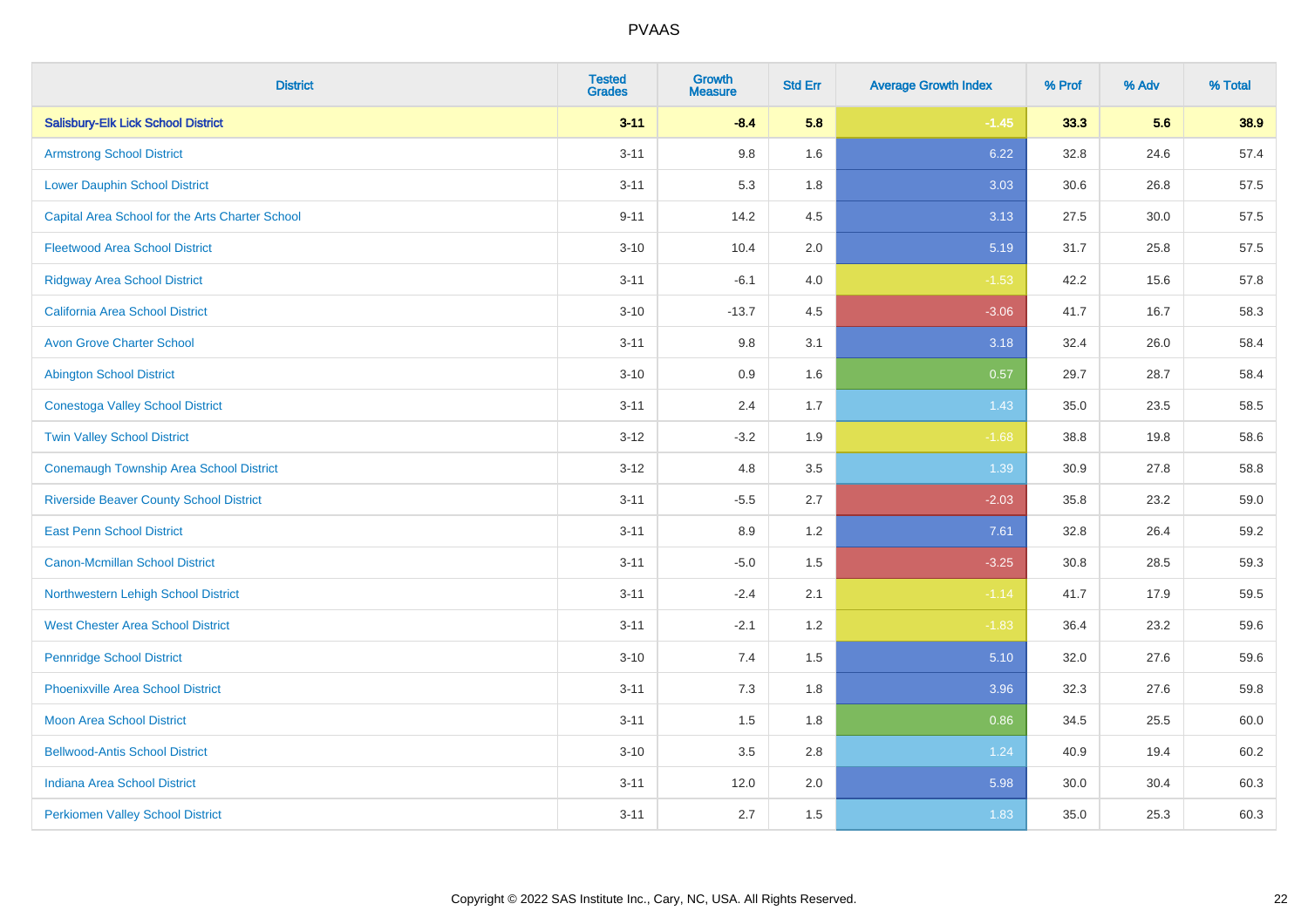| <b>District</b>                             | <b>Tested</b><br><b>Grades</b> | <b>Growth</b><br><b>Measure</b> | <b>Std Err</b> | <b>Average Growth Index</b> | % Prof | % Adv | % Total |
|---------------------------------------------|--------------------------------|---------------------------------|----------------|-----------------------------|--------|-------|---------|
| <b>Salisbury-Elk Lick School District</b>   | $3 - 11$                       | $-8.4$                          | 5.8            | $-1.45$                     | 33.3   | 5.6   | 38.9    |
| <b>Plum Borough School District</b>         | $3 - 11$                       | $-9.4$                          | 2.4            | $-3.98$                     | 32.9   | 27.4  | 60.4    |
| <b>Cocalico School District</b>             | $3 - 11$                       | 12.3                            | 1.9            | 6.48                        | 28.2   | 32.3  | 60.5    |
| <b>Conewago Valley School District</b>      | $3 - 12$                       | 7.6                             | 1.7            | 4.46                        | 41.3   | 19.4  | 60.6    |
| <b>Brookville Area School District</b>      | $3 - 11$                       | 6.8                             | 3.1            | 2.19                        | 46.1   | 14.6  | 60.7    |
| Pennsylvania Leadership Charter School      | $3 - 11$                       | 8.0                             | 1.9            | 4.22                        | 33.1   | 27.8  | 60.9    |
| <b>Richland School District</b>             | $3 - 11$                       | $-6.9$                          | 2.6            | $-2.63$                     | 40.1   | 20.9  | 61.0    |
| <b>Hermitage School District</b>            | $3 - 12$                       | 14.0                            | 2.5            | 5.59                        | 34.0   | 27.0  | 61.0    |
| <b>Owen J Roberts School District</b>       | $3 - 11$                       | $-3.5$                          | 1.5            | $-2.27$                     | 36.8   | 24.4  | 61.2    |
| <b>Garnet Valley School District</b>        | $3 - 10$                       | 0.2                             | 1.7            | 0.13                        | 34.9   | 26.4  | 61.3    |
| <b>Oley Valley School District</b>          | $3 - 11$                       | 1.4                             | 2.4            | 0.56                        | 37.4   | 23.9  | 61.4    |
| <b>Jenkintown School District</b>           | $3 - 11$                       | $-7.9$                          | 4.1            | $-1.92$                     | 34.1   | 27.3  | 61.4    |
| <b>Evergreen Community Charter School</b>   | $6 - 11$                       | $-1.1$                          | 4.7            | $-0.23$                     | 34.6   | 26.9  | 61.5    |
| <b>Manheim Township School District</b>     | $3 - 12$                       | 10.9                            | 1.5            | 7.51                        | 30.9   | 31.0  | 61.9    |
| <b>Parkland School District</b>             | $3 - 11$                       | $-3.7$                          | 1.2            | $-3.17$                     | 31.4   | 30.6  | 62.0    |
| West Jefferson Hills School District        | $3 - 11$                       | 1.9                             | 1.9            | 0.99                        | 34.8   | 27.3  | 62.1    |
| Downingtown Area School District            | $3 - 11$                       | 4.4                             | 1.1            | 4.06                        | 30.1   | 32.0  | 62.2    |
| <b>Coudersport Area School District</b>     | $3 - 11$                       | 14.8                            | 3.4            | 4.33                        | 34.7   | 28.0  | 62.7    |
| <b>Central Columbia School District</b>     | $3 - 12$                       | 0.3                             | 2.3            | 0.12                        | 25.4   | 37.6  | 63.0    |
| <b>Haverford Township School District</b>   | $3 - 11$                       | 1.4                             | 1.4            | 1.05                        | 36.7   | 26.3  | 63.0    |
| <b>Manheim Central School District</b>      | $3 - 11$                       | 12.8                            | 2.0            | 6.52                        | 27.8   | 35.4  | 63.2    |
| <b>Tuscarora School District</b>            | $3 - 11$                       | 13.4                            | 2.2            | 6.20                        | 37.1   | 26.3  | 63.4    |
| <b>North Clarion County School District</b> | $3 - 12$                       | 3.4                             | 4.1            | 0.83                        | 45.0   | 18.8  | 63.8    |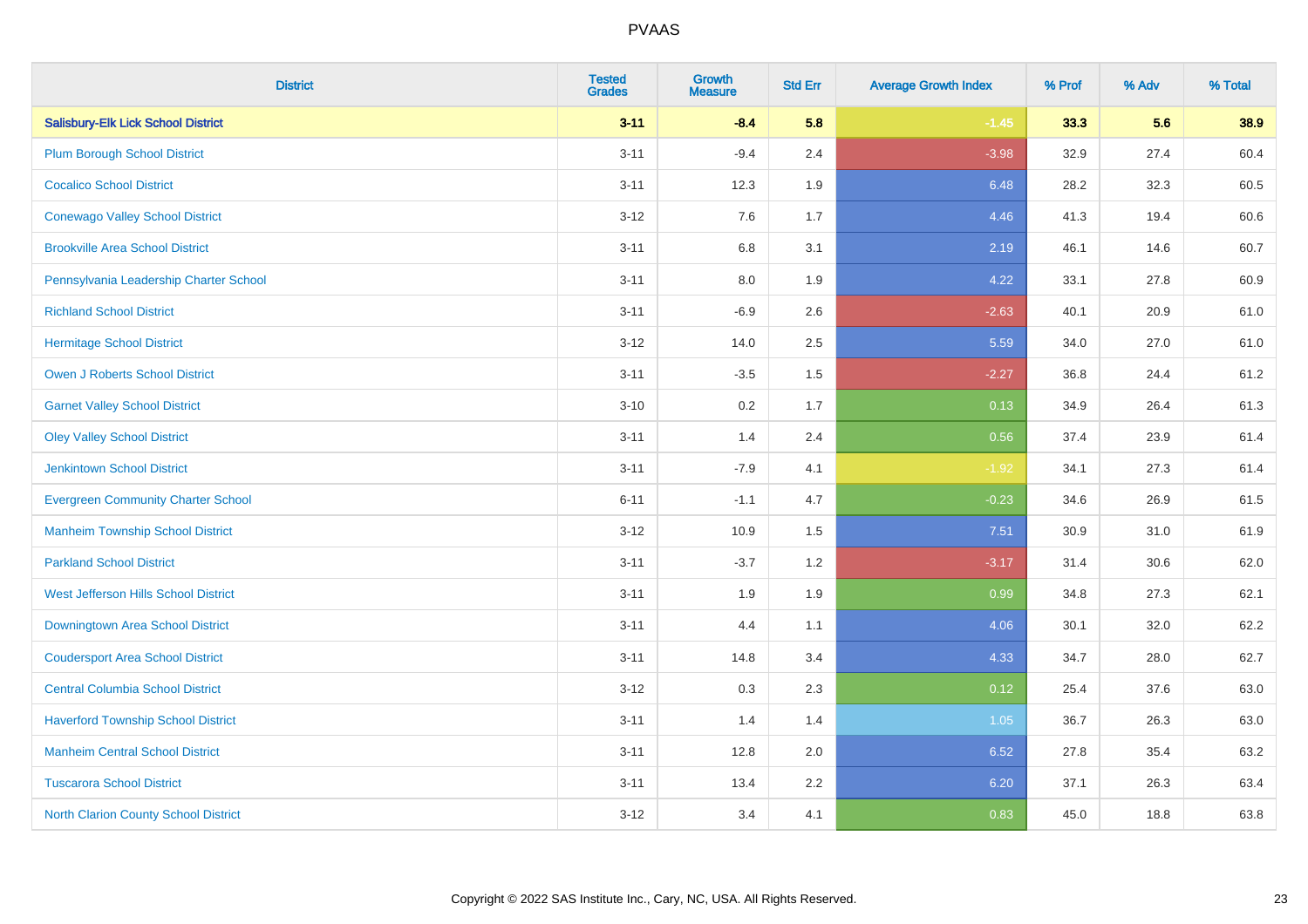| <b>District</b>                           | <b>Tested</b><br><b>Grades</b> | <b>Growth</b><br><b>Measure</b> | <b>Std Err</b> | <b>Average Growth Index</b> | % Prof | % Adv | % Total |
|-------------------------------------------|--------------------------------|---------------------------------|----------------|-----------------------------|--------|-------|---------|
| <b>Salisbury-Elk Lick School District</b> | $3 - 11$                       | $-8.4$                          | 5.8            | $-1.45$                     | 33.3   | 5.6   | 38.9    |
| <b>Greenwood School District</b>          | $3 - 11$                       | 11.3                            | 3.6            | 3.14                        | 31.2   | 32.8  | 63.9    |
| <b>Elizabethtown Area School District</b> | $3 - 12$                       | 7.1                             | 1.7            | 4.19                        | 36.4   | 27.6  | 64.0    |
| <b>Warwick School District</b>            | $3 - 11$                       | 21.7                            | 1.8            | 11.76                       | 27.7   | 36.3  | 64.0    |
| <b>Sharpsville Area School District</b>   | $3 - 11$                       | 3.8                             | 3.7            | 1.04                        | 41.1   | 23.2  | 64.3    |
| <b>Benton Area School District</b>        | $3 - 10$                       | 8.1                             | 4.0            | 2.01                        | 35.7   | 28.6  | 64.3    |
| <b>Upper Dauphin Area School District</b> | $3 - 11$                       | 16.5                            | 5.1            | 3.26                        | 37.5   | 26.8  | 64.3    |
| <b>West Allegheny School District</b>     | $3 - 12$                       | $8.6\,$                         | 2.0            | 4.34                        | 37.3   | 27.2  | 64.5    |
| <b>Millcreek Township School District</b> | $3 - 11$                       | 9.1                             | 1.4            | 6.61                        | 34.5   | 30.1  | 64.6    |
| <b>Upper Dublin School District</b>       | $3 - 12$                       | 2.1                             | 1.8            | 1.19                        | 34.7   | 30.0  | 64.7    |
| <b>North Pocono School District</b>       | $3 - 11$                       | 13.1                            | 3.7            | 3.54                        | 31.4   | 33.3  | 64.7    |
| <b>Rose Tree Media School District</b>    | $3 - 10$                       | $-2.8$                          | 2.1            | $-1.33$                     | 35.2   | 29.6  | 64.8    |
| <b>Franklin Regional School District</b>  | $3 - 11$                       | 11.3                            | 1.8            | 6.13                        | 30.0   | 35.0  | 65.0    |
| <b>Norwin School District</b>             | $3 - 11$                       | $-1.1$                          | 1.6            | $-0.70$                     | 37.7   | 27.6  | 65.2    |
| <b>Pennsbury School District</b>          | $3 - 11$                       | 5.6                             | 1.3            | 4.38                        | 37.7   | 27.7  | 65.4    |
| <b>Abington Heights School District</b>   | $3 - 11$                       | 6.7                             | 1.7            | 4.00                        | 33.8   | 31.7  | 65.5    |
| <b>Saucon Valley School District</b>      | $3 - 11$                       | 18.9                            | 2.2            | 8.48                        | 26.0   | 39.6  | 65.6    |
| <b>Tyrone Area School District</b>        | $3 - 12$                       | 29.2                            | 2.3            | 12.86                       | 36.6   | 29.1  | 65.7    |
| <b>Seneca Valley School District</b>      | $3 - 11$                       | $0.8\,$                         | 1.4            | 0.54                        | 40.6   | 25.2  | 65.8    |
| <b>Quaker Valley School District</b>      | $3 - 11$                       | 12.2                            | 2.5            | 4.90                        | 39.5   | 26.4  | 65.9    |
| <b>West Branch Area School District</b>   | $3 - 11$                       | 17.0                            | 3.3            | 5.20                        | 47.1   | 19.1  | 66.2    |
| North Penn School District                | $3 - 11$                       | 17.6                            | 1.0            | 17.53                       | 30.8   | 35.7  | 66.4    |
| <b>Montrose Area School District</b>      | $3 - 10$                       | 12.3                            | 2.8            | 4.41                        | 37.8   | 28.9  | 66.7    |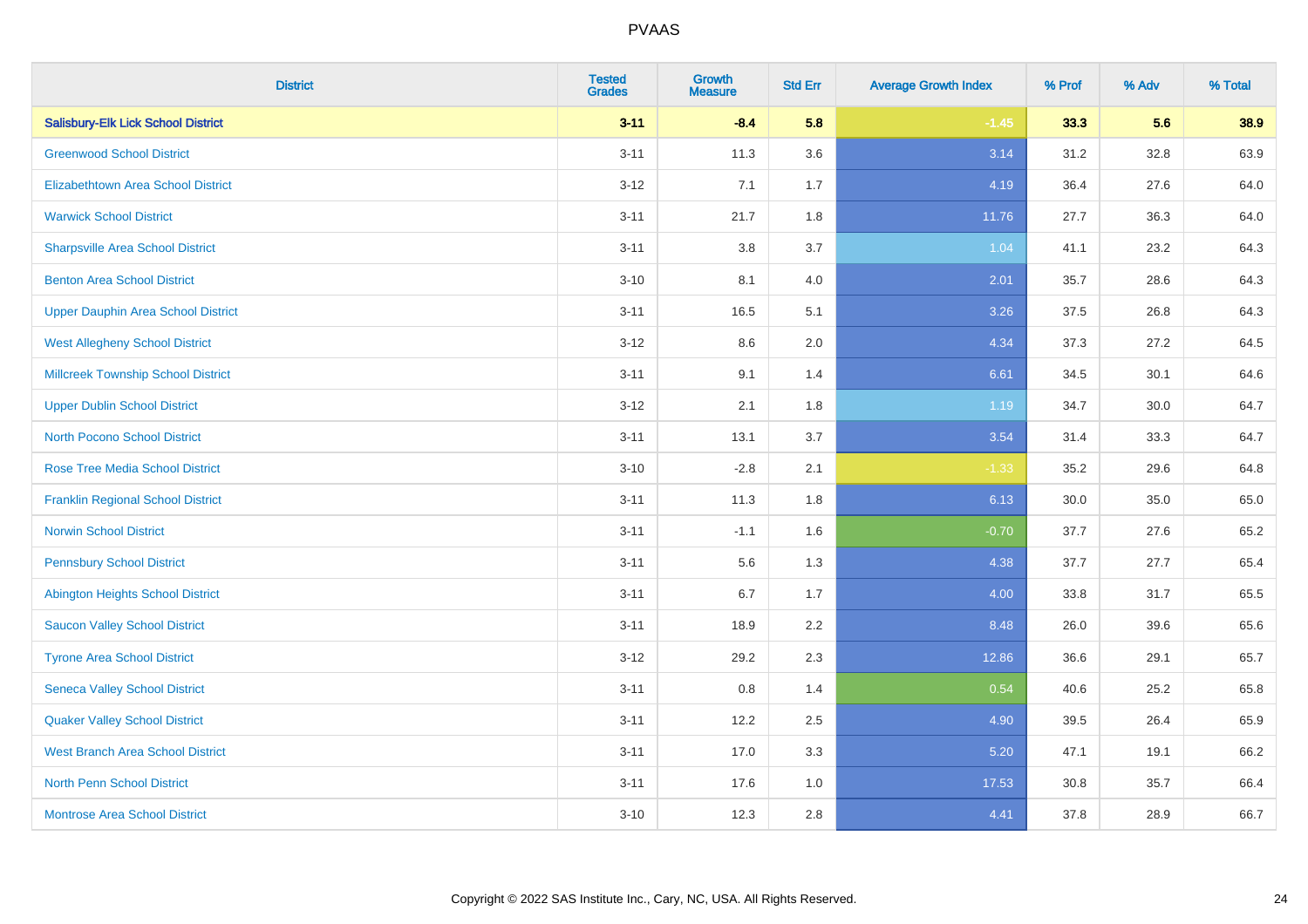| <b>District</b>                               | <b>Tested</b><br><b>Grades</b> | <b>Growth</b><br><b>Measure</b> | <b>Std Err</b> | <b>Average Growth Index</b> | % Prof | % Adv | % Total |
|-----------------------------------------------|--------------------------------|---------------------------------|----------------|-----------------------------|--------|-------|---------|
| <b>Salisbury-Elk Lick School District</b>     | $3 - 11$                       | $-8.4$                          | 5.8            | $-1.45$                     | 33.3   | 5.6   | 38.9    |
| <b>Pequea Valley School District</b>          | $3 - 11$                       | 18.0                            | 3.1            | 5.74                        | 29.2   | 37.5  | 66.7    |
| <b>Hempfield School District</b>              | $3 - 11$                       | 13.4                            | 1.3            | 10.53                       | 29.9   | 36.8  | 66.7    |
| <b>Southern York County School District</b>   | $3 - 11$                       | 15.5                            | 1.8            | 8.48                        | 37.6   | 29.2  | 66.8    |
| <b>Upper Merion Area School District</b>      | $3 - 11$                       | 14.0                            | 2.0            | 7.15                        | 34.4   | 32.6  | 67.0    |
| <b>Avon Grove School District</b>             | $3 - 10$                       | 7.6                             | 1.4            | 5.29                        | 33.7   | 33.2  | 67.0    |
| Southern Lehigh School District               | $3 - 11$                       | $-4.1$                          | 2.1            | $-1.94$                     | 39.3   | 28.0  | 67.2    |
| <b>Freeport Area School District</b>          | $3 - 10$                       | $-0.2$                          | 2.1            | $-0.10$                     | 37.4   | 29.8  | 67.2    |
| <b>Great Valley School District</b>           | $3 - 11$                       | 5.4                             | 2.0            | 2.77                        | 33.8   | 33.5  | 67.3    |
| <b>Council Rock School District</b>           | $3 - 11$                       | 13.5                            | 1.1            | 12.27                       | 32.0   | 35.4  | 67.4    |
| <b>Bethel Park School District</b>            | $3 - 11$                       | $-4.4$                          | 1.7            | $-2.62$                     | 40.1   | 27.3  | 67.4    |
| <b>Littlestown Area School District</b>       | $3 - 11$                       | 28.7                            | 2.4            | 11.83                       | 38.4   | 29.3  | 67.7    |
| Lampeter-Strasburg School District            | $3 - 12$                       | 11.0                            | 1.9            | 5.69                        | 35.4   | 32.3  | 67.7    |
| <b>Springfield Township School District</b>   | $3 - 11$                       | $-3.9$                          | 3.1            | $-1.27$                     | 37.2   | 30.8  | 68.1    |
| <b>Clearfield Area School District</b>        | $3 - 10$                       | $-1.3$                          | 3.7            | $-0.34$                     | 43.9   | 24.6  | 68.4    |
| <b>Delaware Valley School District</b>        | $3 - 11$                       | 15.7                            | 1.6            | 9.62                        | 36.7   | 32.1  | 68.8    |
| <b>Mars Area School District</b>              | $3 - 10$                       | 6.6                             | 1.9            | 3.45                        | 36.7   | 32.4  | 69.1    |
| <b>Berlin Brothersvalley School District</b>  | $3 - 11$                       | 19.6                            | 4.0            | 4.93                        | 28.3   | 41.3  | 69.6    |
| <b>Methacton School District</b>              | $3 - 11$                       | 11.0                            | 1.6            | 6.94                        | 36.0   | 33.6  | 69.6    |
| <b>Souderton Area School District</b>         | $3 - 11$                       | 18.5                            | 1.4            | 12.86                       | 39.2   | 31.2  | 70.4    |
| <b>Wallingford-Swarthmore School District</b> | $3 - 10$                       | 5.0                             | 2.2            | 2.25                        | 33.3   | 37.1  | 70.4    |
| South Fayette Township School District        | $3 - 11$                       | 6.0                             | 1.8            | 3.33                        | 32.2   | 38.3  | 70.5    |
| <b>Cumberland Valley School District</b>      | $3 - 12$                       | 18.6                            | 1.2            | 15.79                       | 31.3   | 39.2  | 70.5    |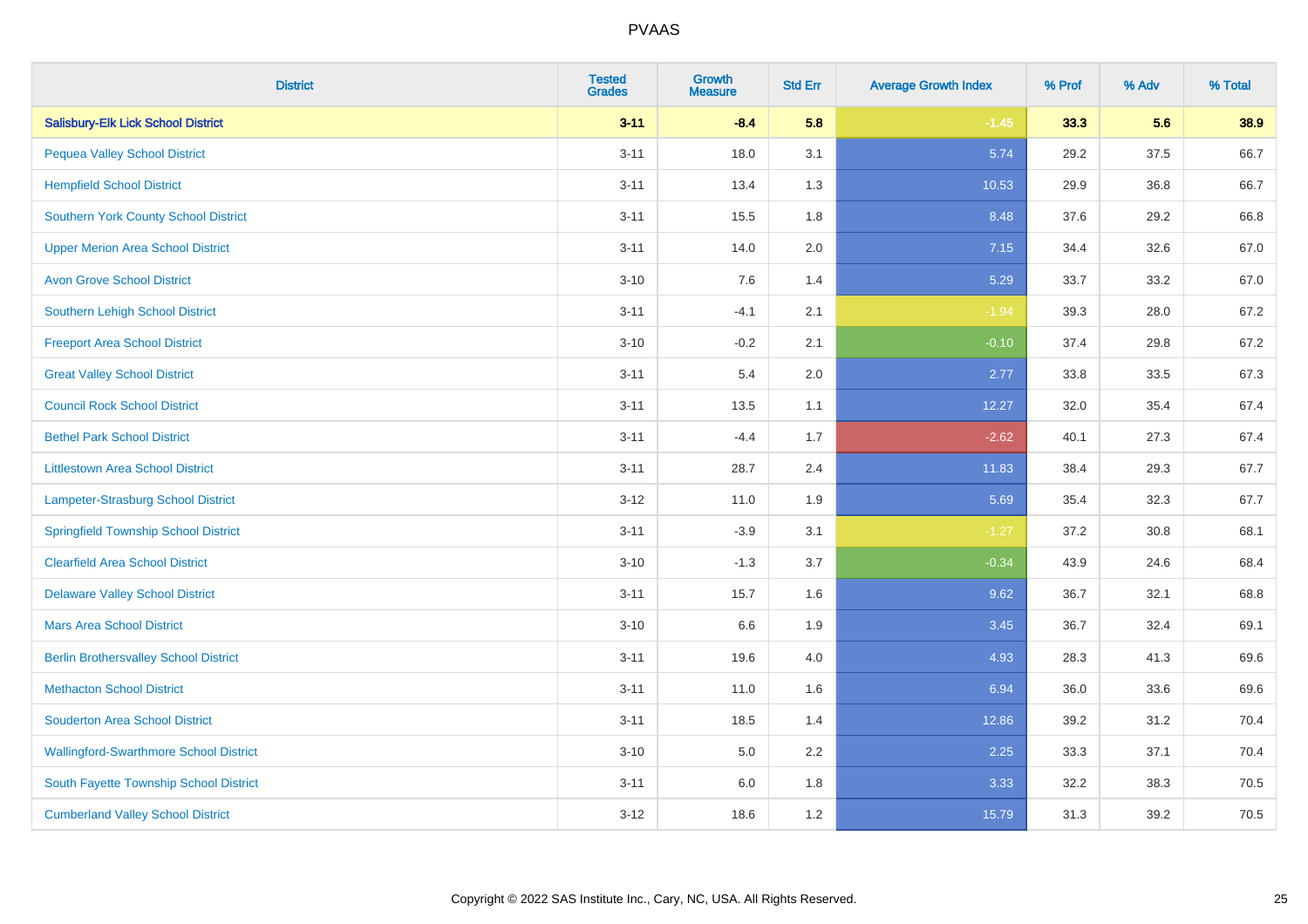| <b>District</b>                                 | <b>Tested</b><br><b>Grades</b> | <b>Growth</b><br><b>Measure</b> | <b>Std Err</b> | <b>Average Growth Index</b> | % Prof | % Adv | % Total |
|-------------------------------------------------|--------------------------------|---------------------------------|----------------|-----------------------------|--------|-------|---------|
| <b>Salisbury-Elk Lick School District</b>       | $3 - 11$                       | $-8.4$                          | 5.8            | $-1.45$                     | 33.3   | 5.6   | 38.9    |
| <b>Oswayo Valley School District</b>            | $3 - 12$                       | 9.9                             | 5.1            | 1.93                        | 26.5   | 44.1  | 70.6    |
| <b>Colonial School District</b>                 | $3 - 11$                       | 22.1                            | 1.6            | 13.55                       | 27.2   | 43.5  | 70.6    |
| <b>Tredyffrin-Easttown School District</b>      | $3 - 10$                       | 8.7                             | 2.4            | 3.57                        | 35.2   | 35.8  | 71.0    |
| <b>Dallastown Area School District</b>          | $3 - 11$                       | 19.9                            | 1.4            | 14.14                       | 36.8   | 34.2  | 71.0    |
| <b>Radnor Township School District</b>          | $3 - 12$                       | 7.5                             | 1.9            | 4.03                        | 33.0   | 38.3  | 71.3    |
| <b>Lower Moreland Township School District</b>  | $3 - 11$                       | 8.7                             | 2.0            | 4.35                        | 38.2   | 33.2  | 71.4    |
| <b>Eastern Lancaster County School District</b> | $3 - 12$                       | 2.9                             | 3.2            | 0.91                        | 35.2   | 36.4  | 71.6    |
| <b>Lewisburg Area School District</b>           | $3 - 11$                       | 1.7                             | 2.4            | 0.72                        | 35.9   | 35.9  | 71.8    |
| <b>Loyalsock Township School District</b>       | $3-12$                         | 26.7                            | 2.7            | 9.92                        | 36.8   | 35.1  | 71.9    |
| <b>Penn-Trafford School District</b>            | $3 - 11$                       | 2.9                             | 1.8            | 1.68                        | 46.3   | 26.2  | 72.5    |
| Palmyra Area School District                    | $3 - 11$                       | 16.2                            | 1.8            | 9.02                        | 38.8   | 34.0  | 72.8    |
| North Allegheny School District                 | $3 - 11$                       | 18.0                            | 1.3            | 14.25                       | 30.5   | 42.9  | 73.4    |
| <b>Camp Hill School District</b>                | $3 - 12$                       | 20.7                            | 2.9            | 7.00                        | 32.3   | 41.4  | 73.7    |
| <b>Marple Newtown School District</b>           | $3 - 11$                       | 20.6                            | 2.3            | 8.95                        | 31.1   | 42.7  | 73.8    |
| <b>Wayne Highlands School District</b>          | $3 - 11$                       | 22.5                            | 2.5            | 9.16                        | 33.8   | 40.4  | 74.2    |
| Fox Chapel Area School District                 | $3 - 11$                       | 17.6                            | 1.9            | 9.47                        | 22.9   | 52.0  | 74.9    |
| <b>Harbor Creek School District</b>             | $3 - 11$                       | 13.4                            | 2.3            | 5.80                        | 34.5   | 40.7  | 75.2    |
| <b>Spring-Ford Area School District</b>         | $3 - 11$                       | 16.6                            | 1.2            | 14.02                       | 30.4   | 45.3  | 75.7    |
| <b>Central Bucks School District</b>            | $3 - 11$                       | 15.5                            | 0.9            | 17.94                       | 34.8   | 41.4  | 76.2    |
| <b>Upper Saint Clair School District</b>        | $3 - 11$                       | 13.8                            | 1.8            | 7.86                        | 32.2   | 44.5  | 76.7    |
| <b>Fairview School District</b>                 | $3 - 11$                       | 8.3                             | 2.4            | 3.43                        | 41.9   | 34.9  | 76.7    |
| <b>Peters Township School District</b>          | $3 - 11$                       | 14.1                            | 1.7            | 8.16                        | 35.2   | 41.6  | 76.8    |